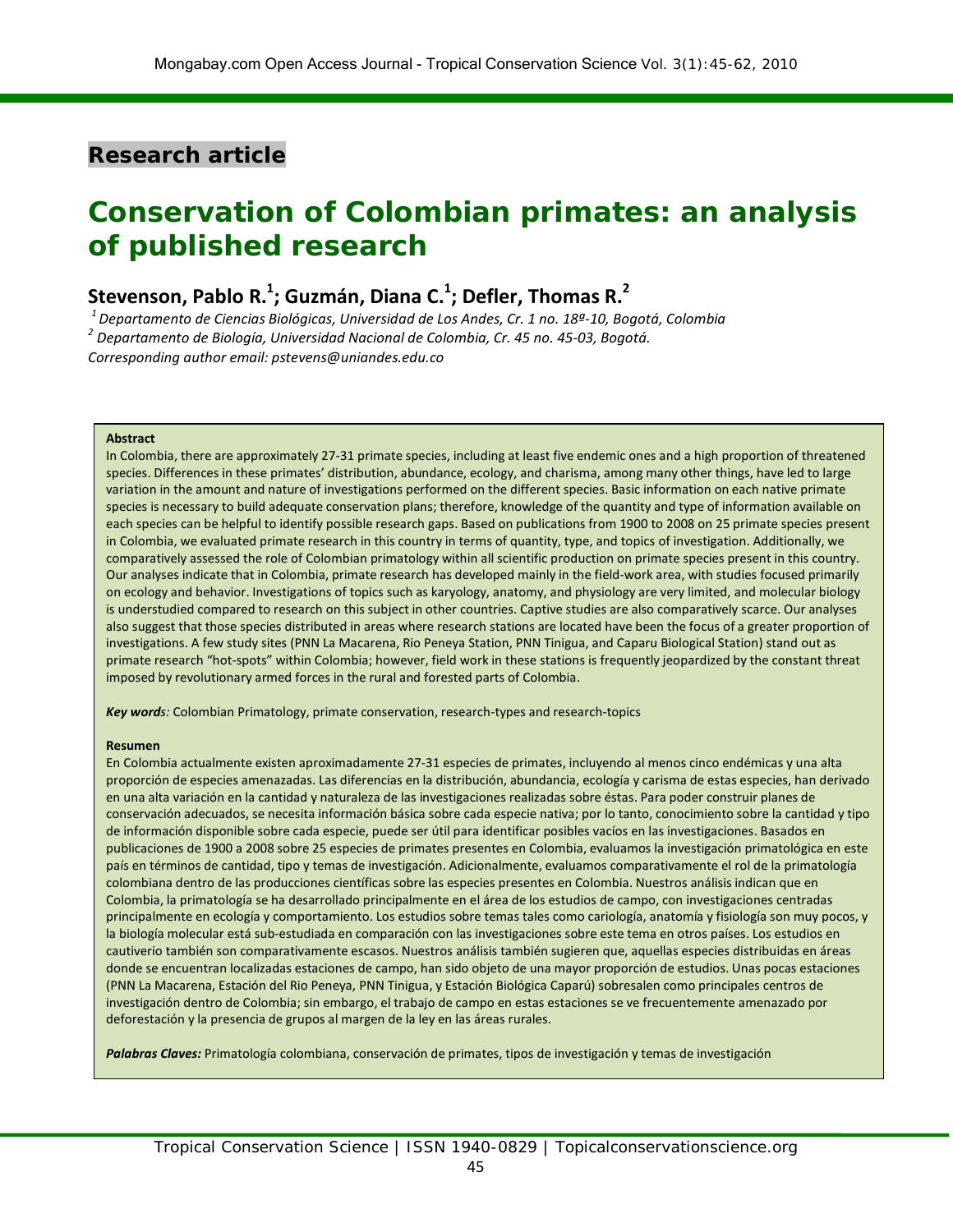Received: 30 November 2009; Accepted: 19 February 2010; Published: 31 March 2010

Copyright: © Stevenson, Pablo R., Guzmán, Diana C. and Defler, Thomas R. This is an open access paper. We use the Creative Commons Attribution 3.0 licens[e http://creativecommons.org/licenses/by/3.0/](http://creativecommons.org/licenses/by/3.0/) - The license permits any user to download, print out, extract, archive, and distribute the article, so long as appropriate credit is given to the authors and source of the work. The license ensures that the published article will be as widely available as possible and that the article can be included in any scientific archive. Open Access authors retain the copyrights of their papers. Open access is a property of individual works, not necessarily journals or publishers.

Cite this paper as: Stevenson, P. R., Guzmán, D. C. and Defler, T. R. 2010. Conservation of Colombian primates: an analysis of published research. *Tropical Conservation Science* Vol. 3 (1):45-62. Available online: [www.tropicalconservationscience.org](http://www.tropicalconservationscience.org/)

# **Introduction**

Colombia is a mega-diverse country, ranking within the top 12 countries in terms of species diversity [1, 2]. Colombia has been reported to be the country with the highest number of bird and amphibian species, the second of plants, third of reptiles and fifth of mammals [2]. For many groups of organisms, this diversity has been associated with ecosystem diversity and topographic variability [3], as well as the confluence of several bio-geographical units, allowing the presence of Central American, Amazonian, and Andean biota. Regarding neotropical primates, Colombian forests are inhabited by a large number of species as well [4]. In the third edition of *Mammal Species of the World* (2006), Colin Groves listed 31 species for Colombia [5], while in *Primates of Colombia* (2004) [6] Thomas Defler listed 27 species. The variation in the number of species recorded for the country is mainly caused by taxonomic uncertainties, differences in taxonomic considerations between authors, or species that have still not been officially acknowledged as such (e. g., *Callicebus caquetensis*; Defler et al. in preparation). It is likely that this number will continue to change as we keep learning more about the primate populations present in Colombia, in terms of both their ecology and genetics. In addition to its primate species richness, we recognize at least five endemic species including *Aotus brumbacki*, *Saguinus leucopus, S. oedipus, Callicebus ornatus* and *C. caquetensis* in Colombia. However, most primate species found in Colombia have globally declining populations [7], and many are vulnerable to extinction as a consequence of habitat loss and hunting, among other causes [6]. Since most primate populations in the country face several threats, it has become necessary to implement conservation strategies to maintain native populations. The history of primate research in Colombia has resulted in a widely variable assemblage of information available today on each of the native species, and thus conservation efforts may be restrained in cases where little or no information is available. Most of the species present in Colombia are also distributed in other countries, allowing for the integration of information between national and foreign research; however, knowledge of native populations and endemic species is crucial to assess the conservation status of primates within the country.

Factors such as species distribution, population size, species ecology and behavior, researcher accessibility to locations within species distribution, and availability of research centers, among many others, can influence in different ways the numbers, types, and topics of studies performed on the different primate species. For instance, it is expected that abundant and more widely distributed species will tend to be more studied due to practical reasons. Species attractiveness and charisma can also influence a researcher's interests, while differences in species' ecology and behavior can encourage research on certain topics over others. On the other hand, the type of studies carried out is expected to vary according to the accessibility to field stations, laboratories, and/or captive centers; and it may be also influenced by the continuity of established lines of investigation that focus on certain types and topics of study, and on particular locations or research centers (e.g., major projects within specific study sites). In Colombia, in particular, there is an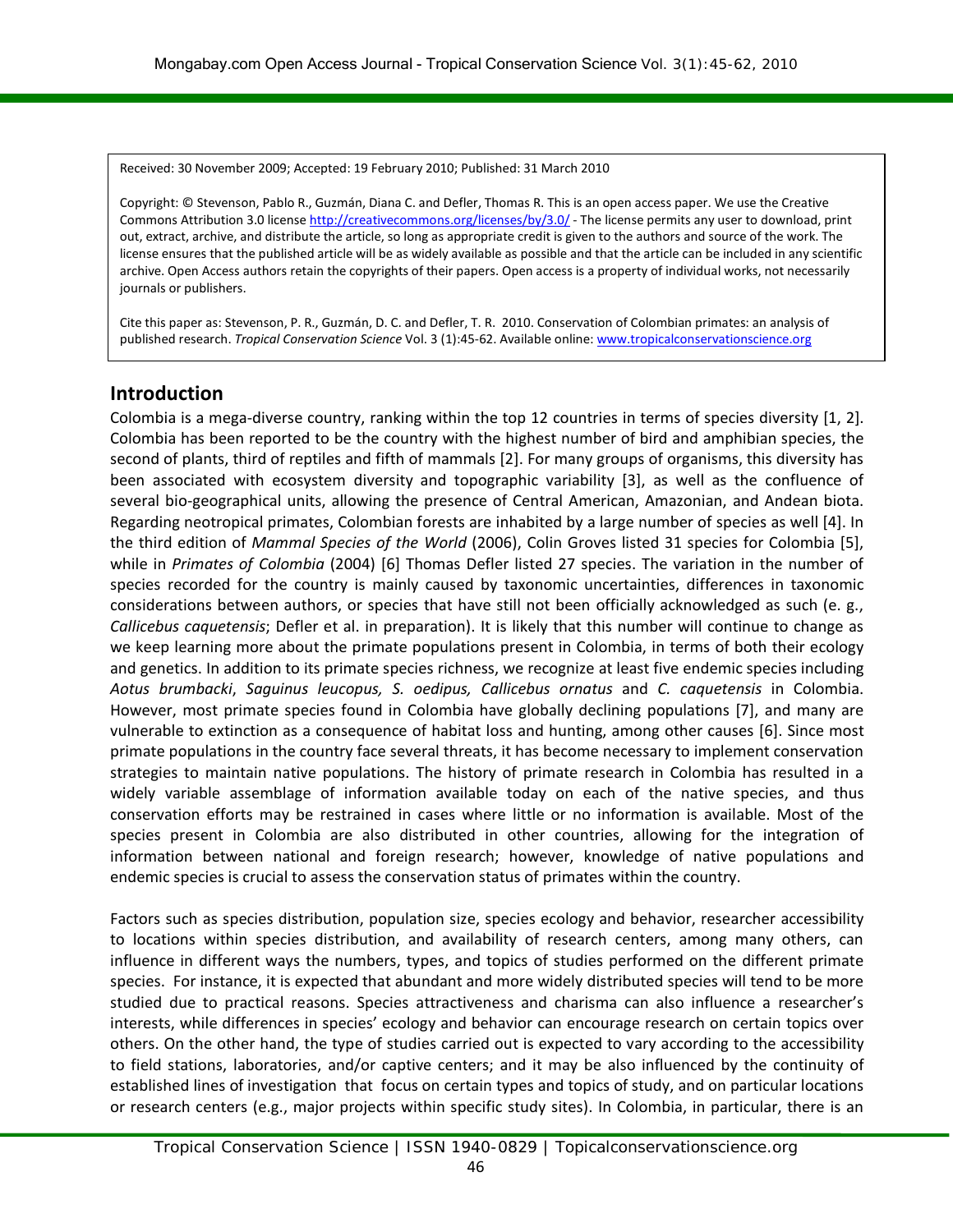additional and determinant factor that greatly alters research activity: the presence of revolutionary armed forces and intense drug-trafficking activities in several rural areas, which impose several limitations on field studies. All these factors relating to the amount and kind of information available on the different primate species present leads to fragmented knowledge, and in many cases it also leads to misconceptions of the conservation status of species and populations. Critically endangered or endemic species such as *Ateles hybridus* and *Saguinus leucopus* still lack basic biological information, exposing important gaps in Colombian primatological studies. Awareness of the present situation in Colombia regarding primate research is, therefore, essential to orient future studies towards the species, types, and topics of investigation that have received little or no attention. Through high-quality research, basic information on the biology and habitat needs of the different primate species should be attainable for the implementation of proper conservation strategies.

In this paper we evaluate primate research in Colombia in terms of number, type, and topics of study, based on publications from 1900 to 2008 on 25 native primate species. Our principal aim was to assess generally the patterns and tendencies that have driven the development of primate research in Colombia, by examining how many and what type of studies have been undertaken on each species; and by establishing which have been the central topics of these investigations. Finally, we evaluate the relative contribution of Colombian research to the information available on the different primate species found in Colombia, compared to the contribution of foreign publications.

# **Methods**

#### *Database*

We generated a bibliographic database composed of a sample of publications (n=3149) from 1900 to 2008, on 25 primate species occurring in Colombia. The compilation of publications was composed of articles, books and book chapters (official publications), and theses, reports, and abstracts ("gray" literature) obtained from different sources including: (1) international online databases such as Web of Science and Google Scholar, (2) open journal web sites, (3) personal archives, and (4) specialized databases (i.e., Primate Lit, University of Wisconsin: http://primatelit.library.wisc.edu/). Complete bibliographic information is available from the authors upon request. We also gathered information on the dates and locations (political and geographical regions) where field studies were carried out in Colombia.

Publications reporting research on more than one species were assigned to all the Colombian native species included in the document. *Aotus griseimembra*, *A. zonalis*, *Lagothrix lugens, and Callicebus caquetensis* were not included in the database as separate species since they had not been officially recognized as such until recently, and therefore any studies about them were carried out under another species identity; *A. griseimembra* and *A. zonalis* were formerly identified as *A. lemurinus* [2]. *L. lugens* was traditionally considered to be a sub-species of *L. lagothricha* [8] and since 2001 a species status was proposed [5]; however, the status is still matter of debate. Recent molecular and caryological studies have shown high genetic exchange between populations of *lugens* and *lagothricha*, suggesting that the subspecies status is appropriate [9].

### *Classification*

Each publication was assigned to one of four types of research: review, laboratory, captivity, and field studies. Review studies were defined as research based mainly on previously published information; laboratory studies were defined as any type of research with an approach carried out in laboratory settings or requiring special equipment during data gathering in captivity; captive studies were defined as research carried out in zoos, research centers, or confinement facilities; and field studies were defined as any type of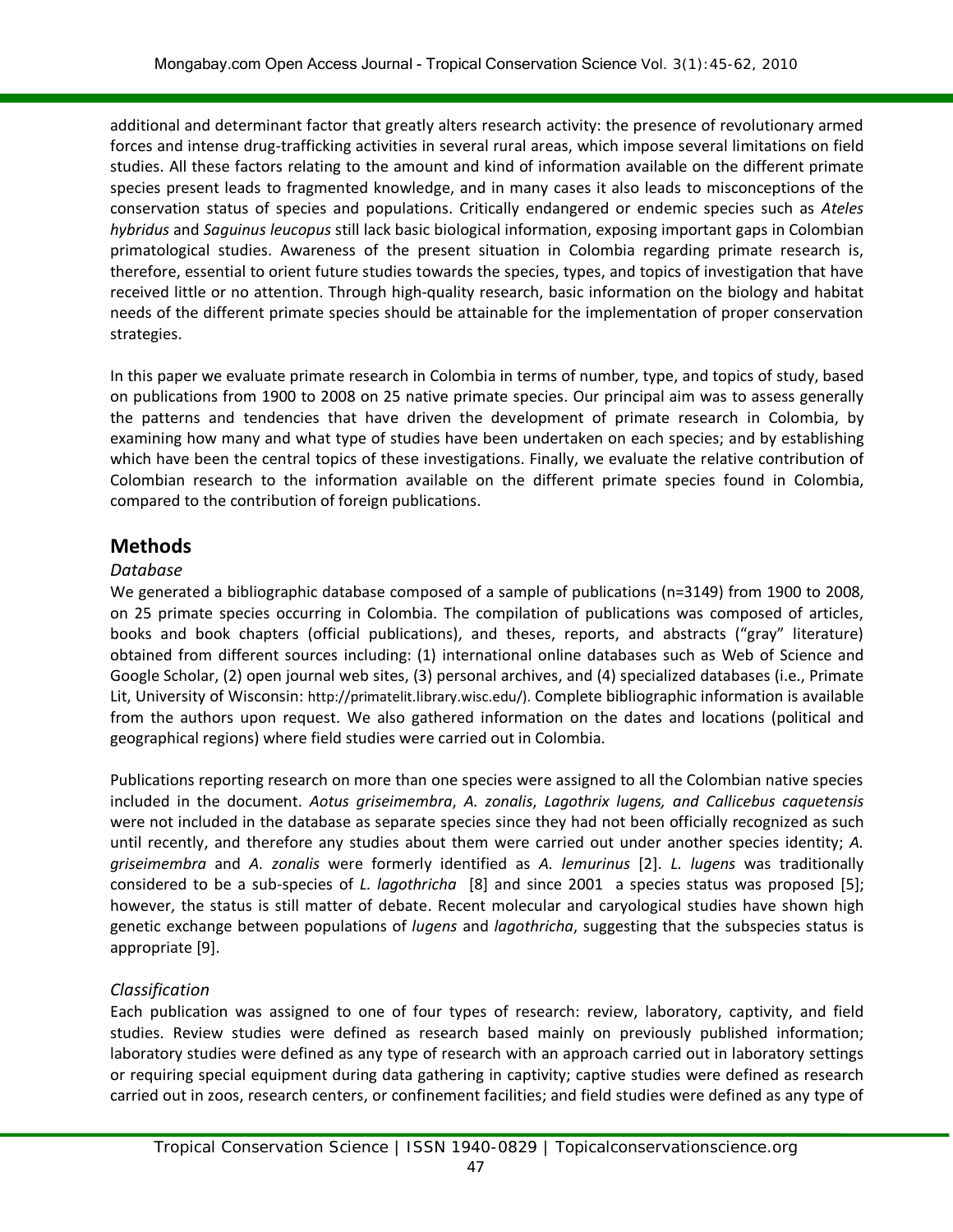research carried out at field locations within the natural distribution area of the studied species. We encountered a few cases where the primary type of research was not evident (e.g., a laboratory phase and a field phase of similar proportions within a single investigation), therefore these publications were classified as mixed-type study.

Each publication was assigned to one of seven possible research topics: (1) anatomy and physiology, (2) behavior and social organization, (3) conservation and monkey-human interactions, (4) ecology and natural history, (5) evolution and systematic, (6) geographic distribution, and (7) parasitology and veterinary (including studies when primates are study subjects in medical tests). Publications addressing different topics were assigned to each of the corresponding topics. Additionally, each publication was assigned a country of origin according to (1) the country in which the field work was carried out in the case of field studies, or (2) the author(s) affiliations at the time of the study, in the case if laboratory, captivity, or review papers.

### *Analyses*

Publications were organized based on the four different types of research (review, captivity, laboratory, and field studies), and in order to compare the relative proportion of each of the different types of publications, we used association G tests. Since a single publication could be assigned to several species and more than one research topic, these were treated as several records according to the different number of included species and assigned topics (n=4396). A record was therefore defined as a single entry for a particular publication. A single publication could thus generate many entries depending on the number of species and topics included. For example, a publication titled "Activity patterns and diet of woolly and spider monkeys" would be assigned to four records (two topics: behavior and ecology, for each species).

In order to compare the number of field study records between Colombia and other countries we generated an expected number of studies for each primate species. This number was calculated assuming that the proportion of studies in the country should be proportional to the percentage of the species' geographic range corresponding to Colombian territory. Maps for the distribution of the 25 primate species were obtained online form the IUCN Red List web page [7]. For each species, the percentage of the species' total area of distribution within Colombian territory was calculated as a proportion of total distribution area using the image processing software ImageJ (2008) (**Appendix 1**).

**Table 1.** Types of literature registered for Colombia and other countries. Comparison between the number of studies and records in the form of articles, book chapters, books, theses, abstracts and reports on 25 primate species found in Colombia.

|                      |                           | <b>COLOMBIA</b> | <b>OTHER COUNTRIES</b> |         |  |  |
|----------------------|---------------------------|-----------------|------------------------|---------|--|--|
|                      | <b>Studies</b><br>Records |                 | <b>Studies</b>         | Records |  |  |
| <b>Articles</b>      | 195                       | 300             | 1772                   | 2184    |  |  |
| <b>Book chapters</b> | 42                        | 131             | 230                    | 442     |  |  |
| <b>Books</b>         | 3                         | 174             | 14                     | 109     |  |  |
| <b>Theses</b>        | 62                        | 83              | 84                     | 105     |  |  |
| <b>Abstracts</b>     | 90                        | 119             | 625                    | 695     |  |  |
| Reports              | 17                        | 26              | 24                     | 28      |  |  |
| <b>TOTAL</b>         | 409                       | 833             | 2749                   | 3563    |  |  |
|                      |                           |                 |                        |         |  |  |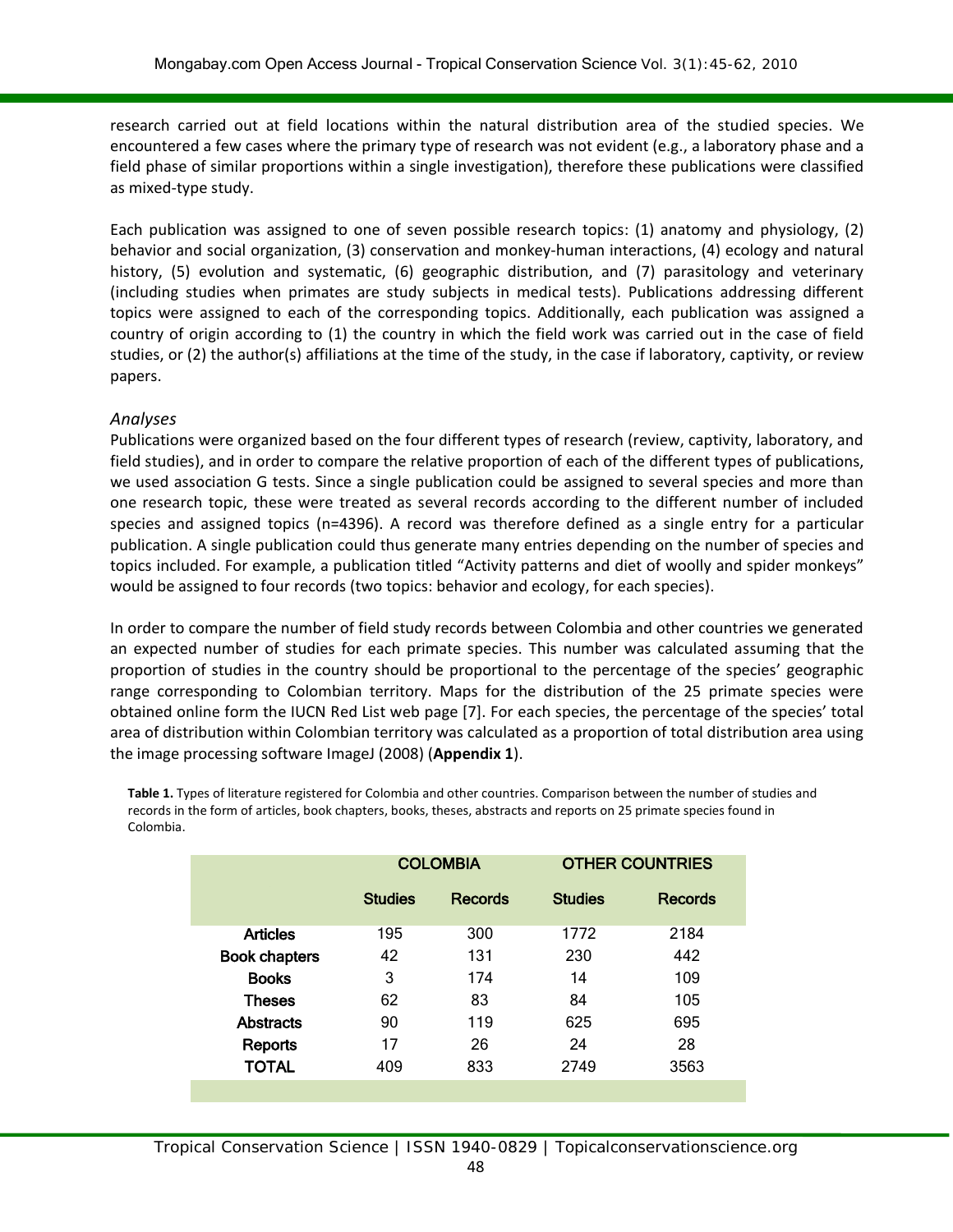# **Results**

### *General description*

Overall, a total of 4,396 records were registered out of 3,157 primate publications. For Colombia 833 records were obtained from 409 publications, compared to 3,563 records out of 2,748 publications for other countries. The most common type of research in Colombia is field studies, which represent almost 80% of the total research carried out in this country. Even though we found a higher number of field studies in other countries, the percentage represented by this type of research in Colombia almost doubles its percentage for other countries. In contrast, very few captivity and laboratory studies were found for Colombia compared to other countries, with more than four and three times fewer publications in these areas respectively (Fig. 1).

A significant association was found between Colombia and other countries in terms of types of publications (official publications = articles, book chapters and books; and "gray" literature, which includes abstracts, theses, and reports) (n=3157, G=35.2, 1df, p<0.0001). From the 409 registered publications for Colombia, 169 corresponded to "gray" literature and 240 to official publications, compared to 733 and 2,016 respectively for other countries out of a total of 2,749. This means that primate research in Colombia has less tendency to be formally published (1.4 publications per registered "gray" literature research project) compared to foreign research (2.8 publications per registered "gray" literature research project) (Table 1). When considering officially published records only for Colombia, we found that *Lagothrix lagothricha* (78 records) has been the most studied species in Colombia, followed by *Alouatta seniculus* (68) and *Cebus apella* (56) (Fig. 2). In contrast, *Callimico goeldii*, *Saguinus geoffroyi* (11), *Ateles geoffroyi, Cebus capucinus*  and *Aotus brumbacki* (12) have been the least studied species in the country. On the other hand, in other countries *Saguinus oedipus* (337), *Cebus apella* (299) and *Alouatta palliata* (283) have been the most studied species, while *Saguinus leucopus* (8), *Aotus brumbacki* (10), *Saguinus inustus*, *Ateles hybridus* (14) have been the least studied (Fig. 2).

Our evaluation on the topics addressed by primate studies in Colombia indicates that ecology and natural history (200 records) has been the preferred topic, while parasitology and veterinary (8) appears as the least explored topic in national research. In contrast, foreign research shows a tendency towards behavioral and social organization-oriented studies (870), whereas geographical distribution and conservation and monkeyhuman interaction studies (113 and 116 records, respectively) have been addressed less often (**Appendix 2**).

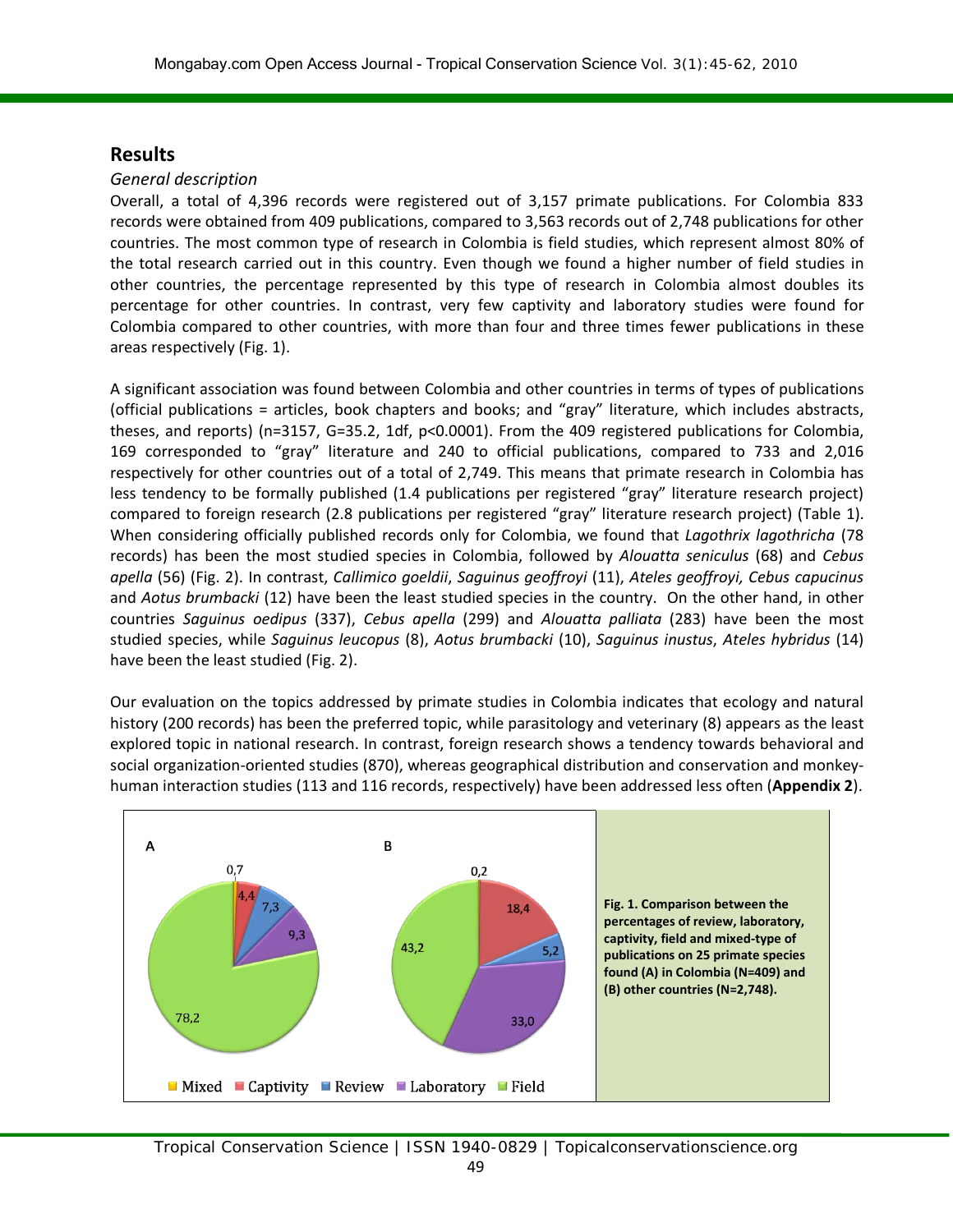#### *Review studies*

Altogether, reviews added up to a total of 173 publications and 766 records. Of the 729 officially published records, 247 corresponded to publications from authors affiliated to Colombian institutions, while 482 were from authors affiliated to institutions elsewhere. The number of records out of foreign publications corresponded mainly to American (273), followed by Brazilian (71), and British (51) affiliations. Reviews have been focused primarily on primate ecology and natural history (231), followed by conservation and monkey-human interactions (153) as the second preferred topic of study. Parasitology and veterinary was the least reviewed topic with less than 10 registered records. Even though review studies usually include several species, *Cebus apella* (49 records) appears to be the best reviewed species over the years, both in Colombia and other countries, whereas *Ateles hybridus* (12), *Saguinus leucopus* (14) and *Aotus brumbacki* (15) have been the least reviewed ones. It is important to underline that similar reviews by a given author were included only once for analysis (e.g., Primates de Colombia, 2003; and Primates of Colombia; 2004 by Thomas R. Defler [6]).

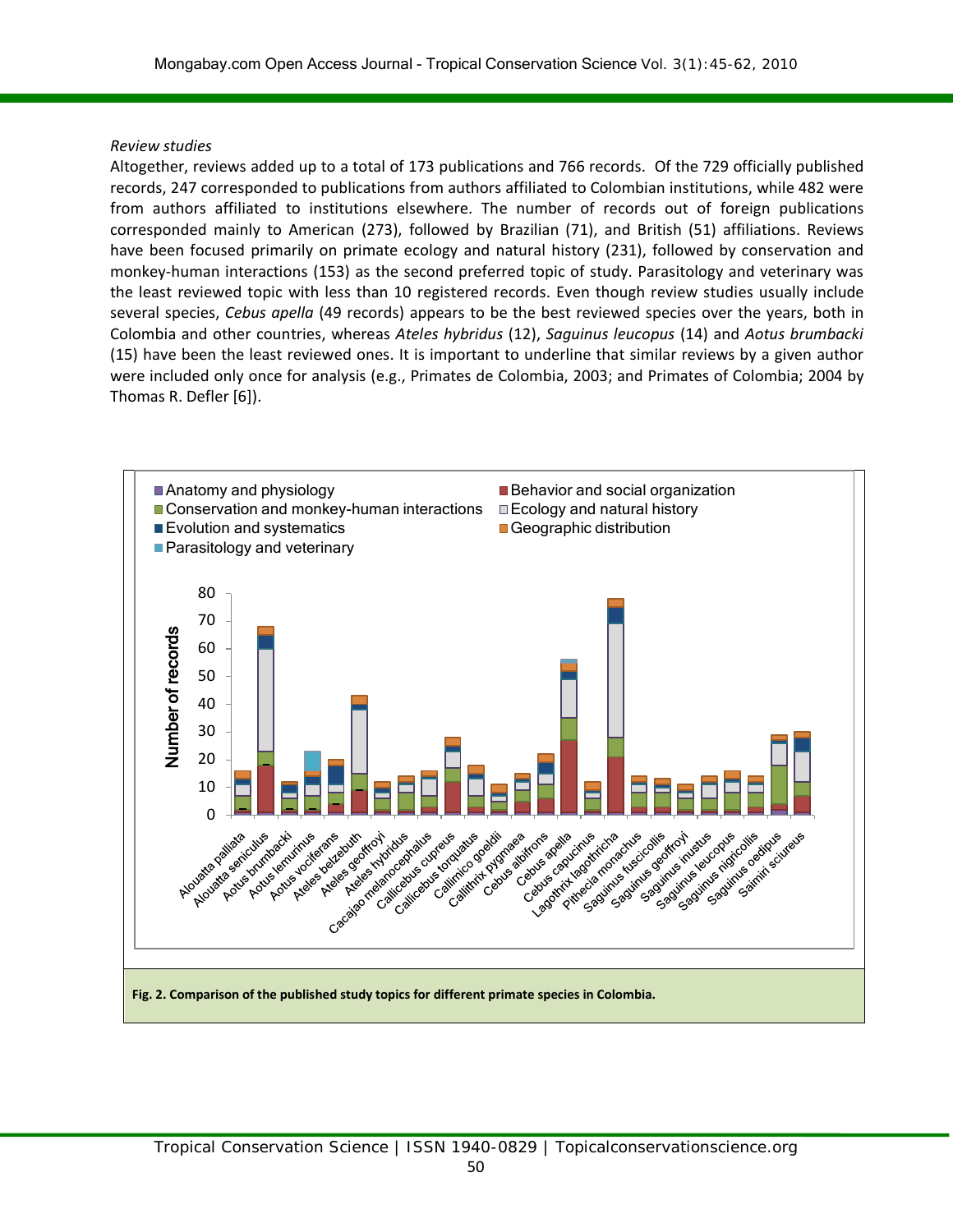#### *Laboratory and captive studies*

The laboratory and captive research sample consisted of a total of 1,687 records obtained from 1,471 publications. Of these, 1,304 were from official publications and the majority was found to be focused on behavior and social organization (426 records), followed by anatomy and physiology (325), evolution and systematics (245), and parasitology and veterinary (192). *Saguinus oedipus* (312) has been by far the most studied species among this type of research studies, with *Cebus apella* (163) and *Saguinus fuscicollis* (119) following next. Contrastingly, *Saguinus inustus*, *S. leucopus,* and *Pithecia monachus* (less than 10 records each) are the least studied species through this type of research. Additionally, we observed that *Aotus* and *Saguinus* are the preferred genera for medical testing and experimentation.



#### *Field studies*

Overall, 323 publications were listed for field studies in Colombia, resulting in a total of 489 records. For other countries we found total of 1,466 records representing 1,194 publications. Official publications for Colombia generated up to 310 records, while records from official foreign publications summed up to 1,004.

Our analysis of official publications shows that ecology and natural history was the most examined topic among field studies both in Colombia and other countries (200 and 522 records, respectively), with behavior and social organization as the second most studied topic (122 and 382. respectively). Our results also reveal *Lagothrix lagothricha* (50) and *Alouatta seniculus* (35) as focal species for field studies in Colombia, while the *Aotus* species together with *Saguinus fuscicollis* (fewer than 5 records) appear as the least scrutinized ones. Regarding other countries, *Alouatta palliata* (218) has been by far the predominant species in field research studies, whereas *Ateles hybridus* and *Aotus lemurinus* (fewer than 5 records) have almost no registered records for this type of study.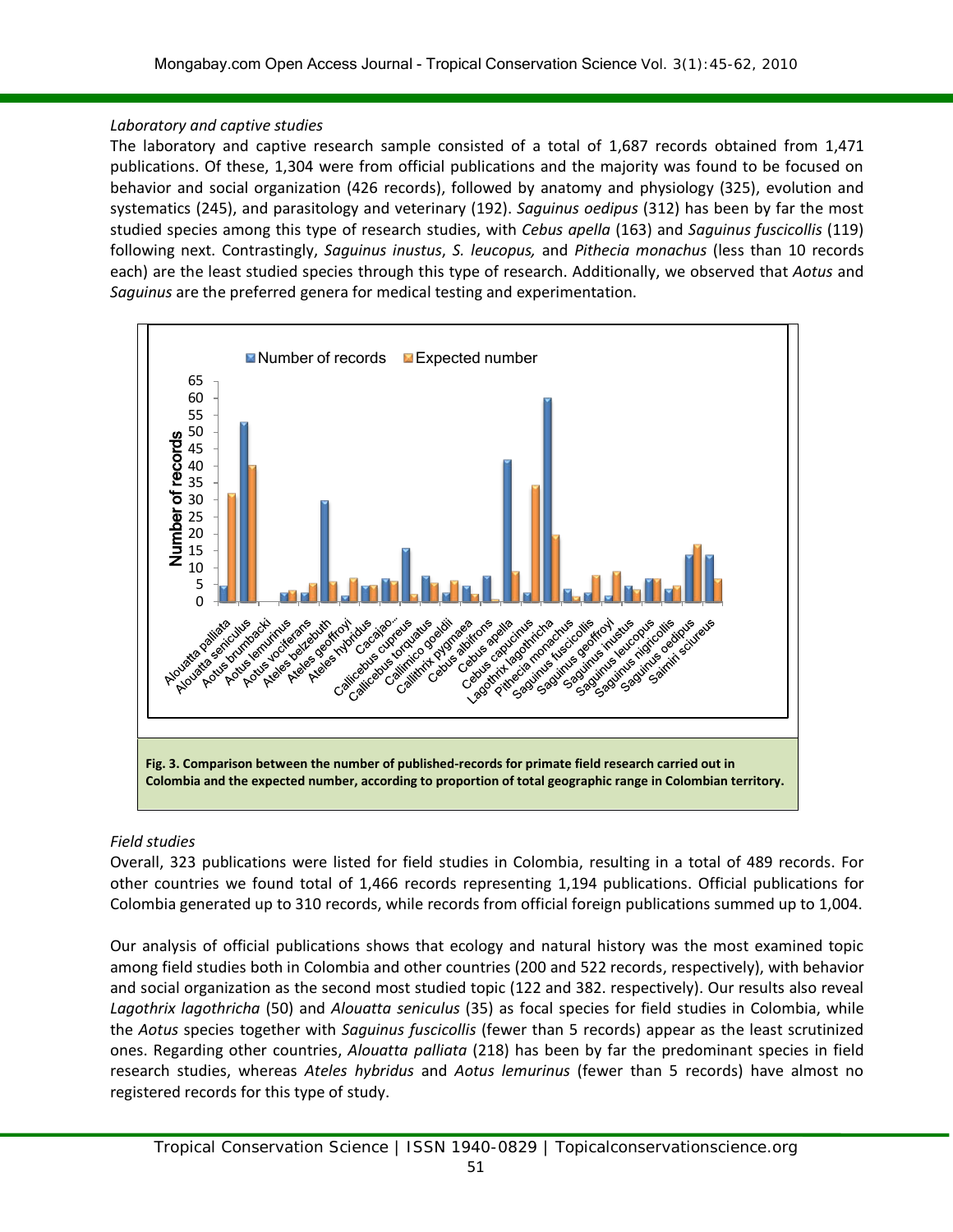We found a high number of records corresponding to field studies in Colombia (310), compared to the expected number (247). Taking into account total distribution ranges and the proportion of total area within Colombian territory for each of the 25 primate species considered in the analysis, it is clear that *Cebus capucinus* and *Alouatta palliata* have been significantly understudied in this country. For both species the expected number of records (based on geographic range) is far above the actual number of records obtained for the country. In contrast, species such as *Lagothrix lagothricha*, *Cebus apella* and *Ateles belzebuth* have been well studied in the field, displaying a considerably higher number of records than expected (Fig. 3).

In relation to the regions in Colombia where the highest number of studies has been carried out, we found that Meta department represents more than half of all the field studies performed in the country. Meta, Vaupés, and Caquetá appear as the next preferred locations for primate research studies (Fig. 4). However, when looking into the timeline of field study research in Colombia, our results show a pulsing tendency with several research peaks across the years. These peaks appear to be associated with periods of major field projects that are in turn related to particular research stations and generally include several primate species (Fig. 5). However, our results also show a recent decrease in the number of field studies carried out in Colombia compared to other countries (Fig. 5). This decline is clearly associated with the civil conflict affecting the regions where key stations are located, some of which have been closed (e.g., CIEM station in Tinigua National Park in Meta, closed in 2002; Estación Investigaciones Primatológicas del INDERENA in Sucre, closed in the early 1990s).



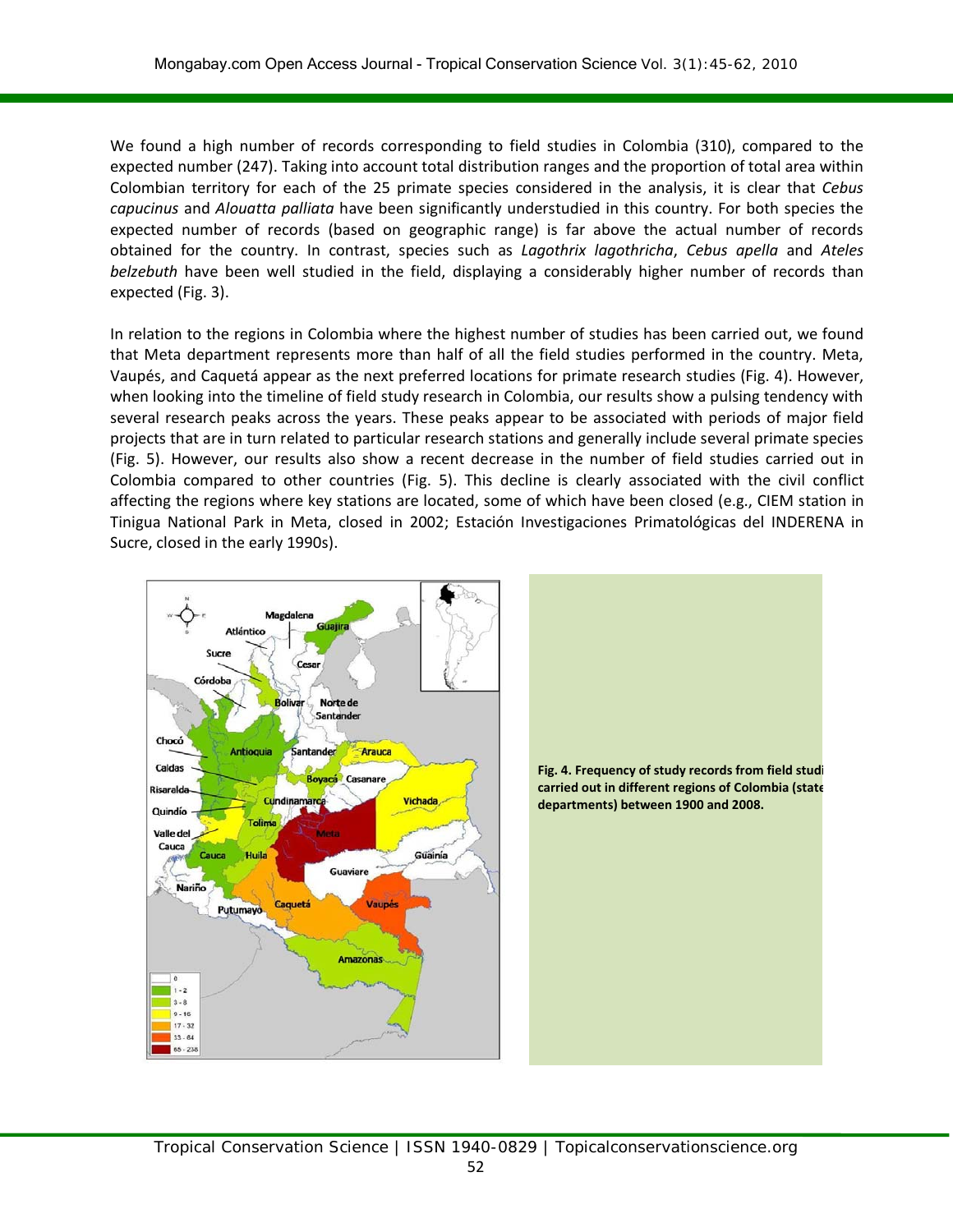## **Discussion**

Our evaluation of primate research in Colombia indicates that field studies constitute the main type of research in the country, while laboratory and captivity studies are quite uncommon. However, even though numerous publications have been produced through this type of research, there appears to be a bias for particular species, disregarding many others. One potential explanation for these differences may relate to researchers' and students' preferences. In general, in Colombia there is the possibility of carrying out observations in natural conditions on a wide variety of ecosystems; therefore, this type of research may be chosen over captive or laboratory studies since it allows the possibility to study the species in their natural habitat. Publications based on field studies may also be the most important sources of information when looking for the most relevant aspects of a species' biology for the design of conservation plans.

Species biases among field studies are also generated by the availability of suitable study sites. For instance, the three most studied species in Colombia, woolly monkeys, brown capuchins, and red howler monkeys, were all subject to investigations at the CIEM (Centro de Investigaciones Ecológicas La Macarena) and Caparú research stations, the most productive sites in terms of ecological and behavioral publications. In contrast, the paucity of studies on mantled howler monkeys (*Alouatta palliata*) and white-faced capuchins (*Cebus capucinus*) reflects the absence of permanent research stations in the Chocó biogeographic region of Colombia. Similarly, the scarcity of studies on *Callimico goeldii*, *Callithrix pygmaea*, *Saguinus fuscicollis* (also known as *Saguinus fuscus),* and *Pithecia monachus* may be associated with the lack of long-term research stations in the southern part of Colombia (e.g., Amazonas and Putumayo regions, Fig. 4 and [10]). Therefore, we can conclude that advances in primatological studies in Colombia have been tightly linked to the existence of long-term research field stations. These results allow us to stress the importance of the development of permanent field stations in different regions to stimulate the development of primate research in Colombia. However, we must also emphasize that, to achieve this goal, primatologists conducting research in Colombia must not only overcome the inherent difficulties of constructing new research stations, but also of facing the restrictions imposed by the country's civil conflict.

Our analyses make evident the lack of information from captive and laboratory studies in Colombian primate research. We believe that, in the short term, primatologists in Colombia should regard some of the available zoos in the country as possible sites for captive studies, but in the long term construction of more specialized captive research centers should be considered to promote knowledge of primates. More importantly, this would also contribute to relieving the urgent need to have holding stations for confiscated wildlife in the country. On the other hand, laboratory studies (focused mainly on phylogenetic relationships and systematics) are now more common in Colombia than they were several years ago [11]. However, from our analyses it is evident that, in Latin America, Brazil is leading the research in this area. Laboratory studies, particularly the ones resulting from the recent implementation and diffusion of molecular techniques, are crucial in the determination of a population's taxonomic status, and are also relevant for conservation plans. Some populations may need extreme protection if it is confirmed that they belong to independent evolutionary units, such as of *Ateles geoffroyi* in the Choco and Carribean region and several *Aotus*  populations. A continuous growth of studies dedicated to the phylogeny and systematics of primate species in the country should be further stimulated by an increase in the financial support for this type of research.

Regarding the potential to produce official scientific literature, the country exhibits a low proportion of successful official publications originated from "gray" literature [11]. This also seems to be the case in other Latin-American countries, such as Mexico (Serio-Silva, pers. comm.). Attempts to achieve publications of high-quality research in journals and books must therefore be encouraged among Colombian researchers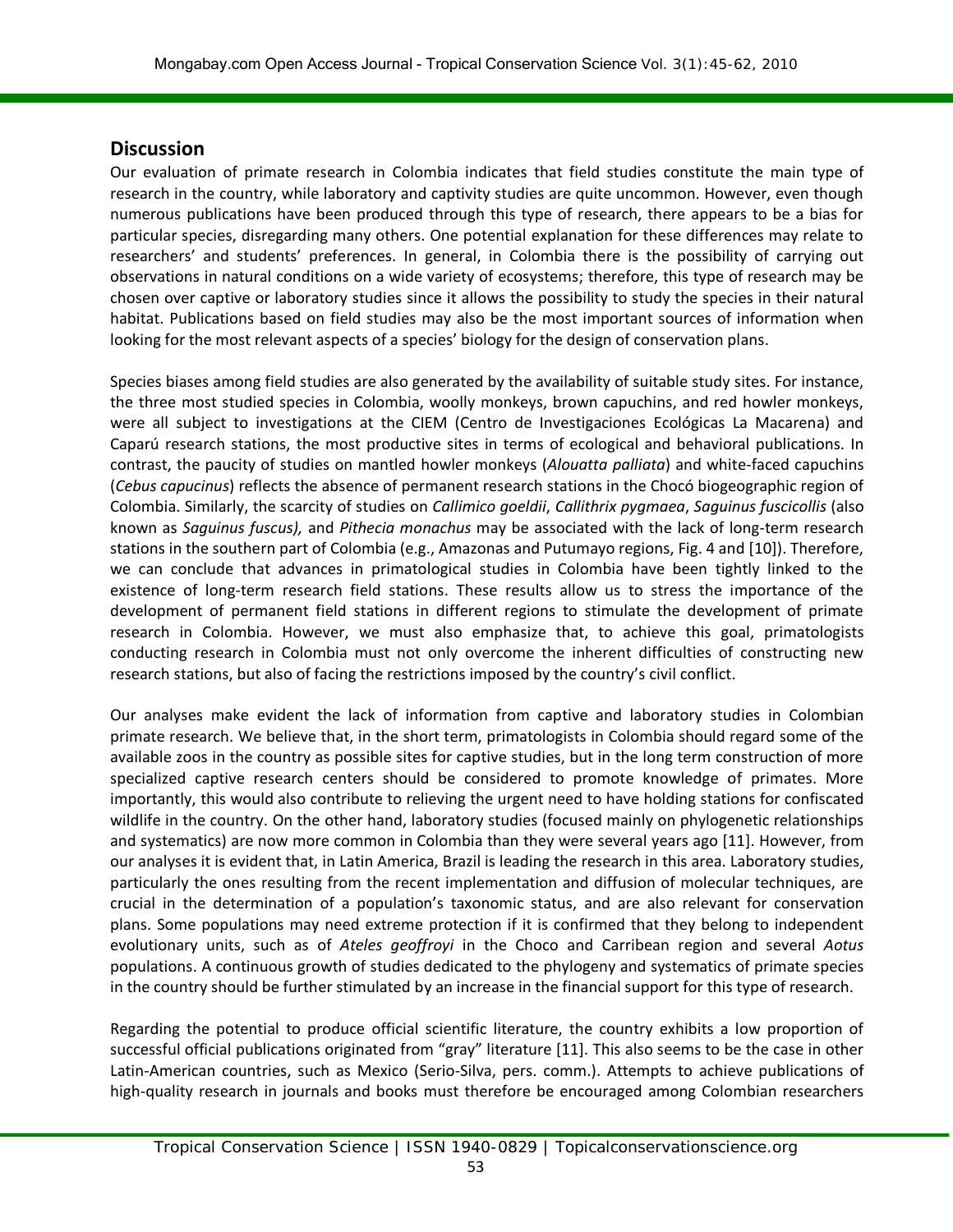and students in order to make a real contribution to primate knowledge. The understudied *Aotus brumbacki*, endemic to Colombia, stands out as an example of the lack of information resulting from the poor diffusion of Colombian primate studies, since the only publication available remains as "gray" literature [12]. Lack of experience or poor direction may affect the quality of investigations and/or the resulting documents, thus lowering the probability of acceptance when submitting papers for publication. A recent increase in the number of better quality masters´ degree and even doctoral projects in the country has improved the number of successfully published papers.

Our review identifies a set of species that remains greatly understudied both in Colombia and other countries, including *Aotus brumbacki*, *Ateles hybridus, Saguinus leucopus,* and *Saguinus inustus* (Table 2); and a group of well-studied species such as *Cebus apella, C. capucinus, Alouatta palliata, A. seniculus, Ateles belzebuth, Lagothrix lagothricha, Saguinus fuscus,* and *S. oedipus.* Even though particular attention should be paid to those species that lack information on most aspects of their biology, in the case of these wellstudied species further research is also necessary to understand socio-ecological patterns and generate models that will help in the formulation of ecological hypotheses. For instance, there are few studies able to successfully predict the population densities based on environmental characteristics, and only a few species present enough data to generate analyses of population viability [13]. It is important to highlight that in this study we assumed that all publication records have the same value in terms of contribution to Colombian primate knowledge, but this is not necessarily true.



**Fig. 5. Number of field study records generated through time from primate studies in Colombia. It is important to note that the year represents the time when field work was done and not the year of publication. The peaks in field work can be associated with particular projects: (1) Klein & Klein in PNN La Macarena, Meta, (2) Izawa & Nishimura's studies in Rio Peneya, Caquetá, (3) First studies at CIEM, PNN Tinigua, Meta; and some studies by Defler in Caparu, Vaupés, (4) Stevenson, Quiñones & Ahumada studies with four species in Tinigua NP. 5. Stevenson's final year for his PhD thesis in Tinigua NP, Meta). The line showing information from other countries was based on publication years.**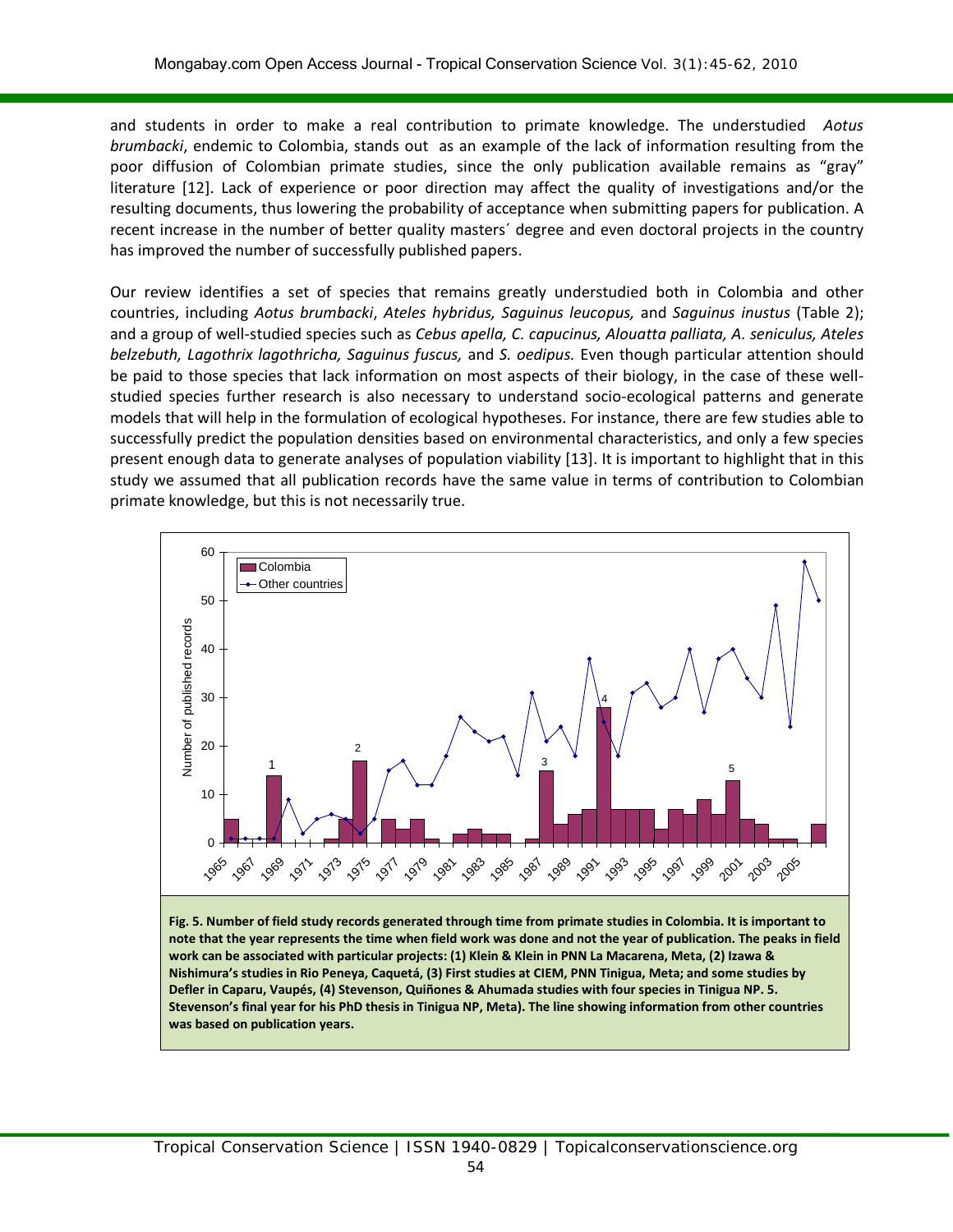### **Implications for conservation**

It is clear that the conservation of Colombian primates depends in part on scientific knowledge that is the basis for management plans. Despite the efforts of many primatologists, we are far from generating accurate models that can predict the viability of populations inhabiting complex tropical forests, even for the most studied species. Given the variable ecological and behavioral knowledge available for primates in the country, we recommend studies of species with the least available information (see above) and for species with the highest risk of extinction. According to the international IUCN conservation rankings (**Appendix 3**), the critically endangered and endangered taxa correspond mainly to populations with restricted geographic ranges (*Ateles hybridus, A. geoffroyi fusciceps*, *Lagothrix lagothricha lugens, Saguinus oedipus* and *S. leucopus*) (Fig. 6). These species are distributed throughout the northern and central parts of the country, in areas with intense human activities and, in various cases, within unprotected areas (i.e., areas not considered in the Colombian National Natural Parks system), such as La Serranía de San Lucas [6]. This suggests that the efforts made by the Colombian government to establish protected areas are insufficient to guarantee the survival of some of the most endangered primate species (i.e., neither *Ateles hybridus* nor *Saguinus leucopus* are found within National Natural Parks) [6]. Thus, primatologists should be greatly involved in research endeavors on these and other vulnerable species, and new habitat and species management strategies should be strongly promoted and implemented in the country.

Concomitantly, there are specific projects focusing on the conservation of some of the most vulnerable species. Proyecto Titi, is a long term project led by A. Savage focusing on the conservation of *Saguinus oedipus* [14]. A. Link and P. Stevenson have been leading field research on *Ateles hybridus* in the Magdalena valley since 2005, and have published the first papers on diet, habitat use, and behavior [15-16]. Moreover, several researchers have already proposed an action plan for the species [17]. Other researchers (e.g., M. Santamaria, A.L. Morales, N. Roncancio, and A. Link) are undertaking field studies on *Saguinus leucopus* on the left bank of the Magdalena River. P. R. Stevenson, M. Bueno, and S. Botero are working on a phylogeographical study on *Lagothrix*, to find out how many species of woolly monkeys may be present in Colombia. The evidence therefore suggests that there are some current efforts to increase the knowledge of endangered taxa, with few exceptions (*Ateles geoffroyi fusciceps* and *A. belzebuth*). Nevertheless, the endangered *Ateles geoffroyi grisescens* has never been confirmed for the country, nor had its populations evaluated. Assessments of the state of *Ateles geoffroyi rufiventris* are urgently needed as a basis for an eventual conservation plan, and habitat and reserve evaluations are also absent for *Ateles hybridus,* a critically endangered species.

Based on our experience, we believe that to ensure the conservation of Colombian primates it is not only necessary to acquire integral scientific knowledge on each species, but also essential to protect the forests and ecosystems inhabited by the monkeys. In Colombia, about 9.65% of the terrestrial area corresponds to parks within the national system of protected areas [2], and this area has been increasing through the years, but primate protection is not guaranteed in protected areas. For example, annual deforestation rates of 1.5- 4.1% have been reported in the National Parks including the critically endangered cotton-top tamarin in Northern Colombia [18]. Increasing deforestation rates have been reported for Tinigua National Park [19], where the highest population densities of the endangered Colombian woolly monkeys have been reported [6]. In 7 out of 51 national protected areas, more than half the territory has been transformed by man. In 29 of them, the percentage disrupted area lays between 1% and 50%. The remaining protected areas show natural habitats in fairly good conditions [2]. Therefore, since habitat loss is the single most critical factor affecting diversity throughout the country, additional efforts are needed to prevent forest destruction within and outside national parks.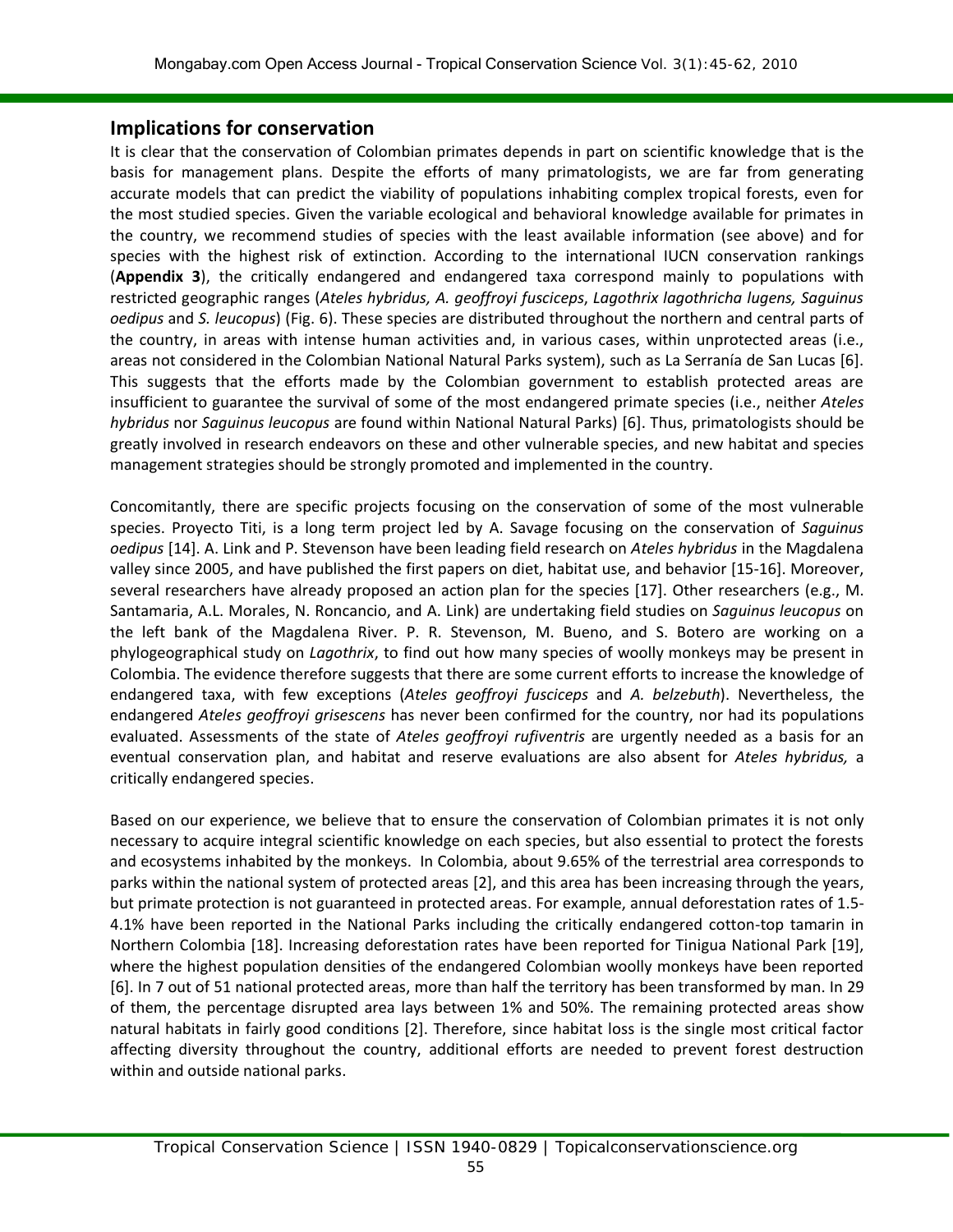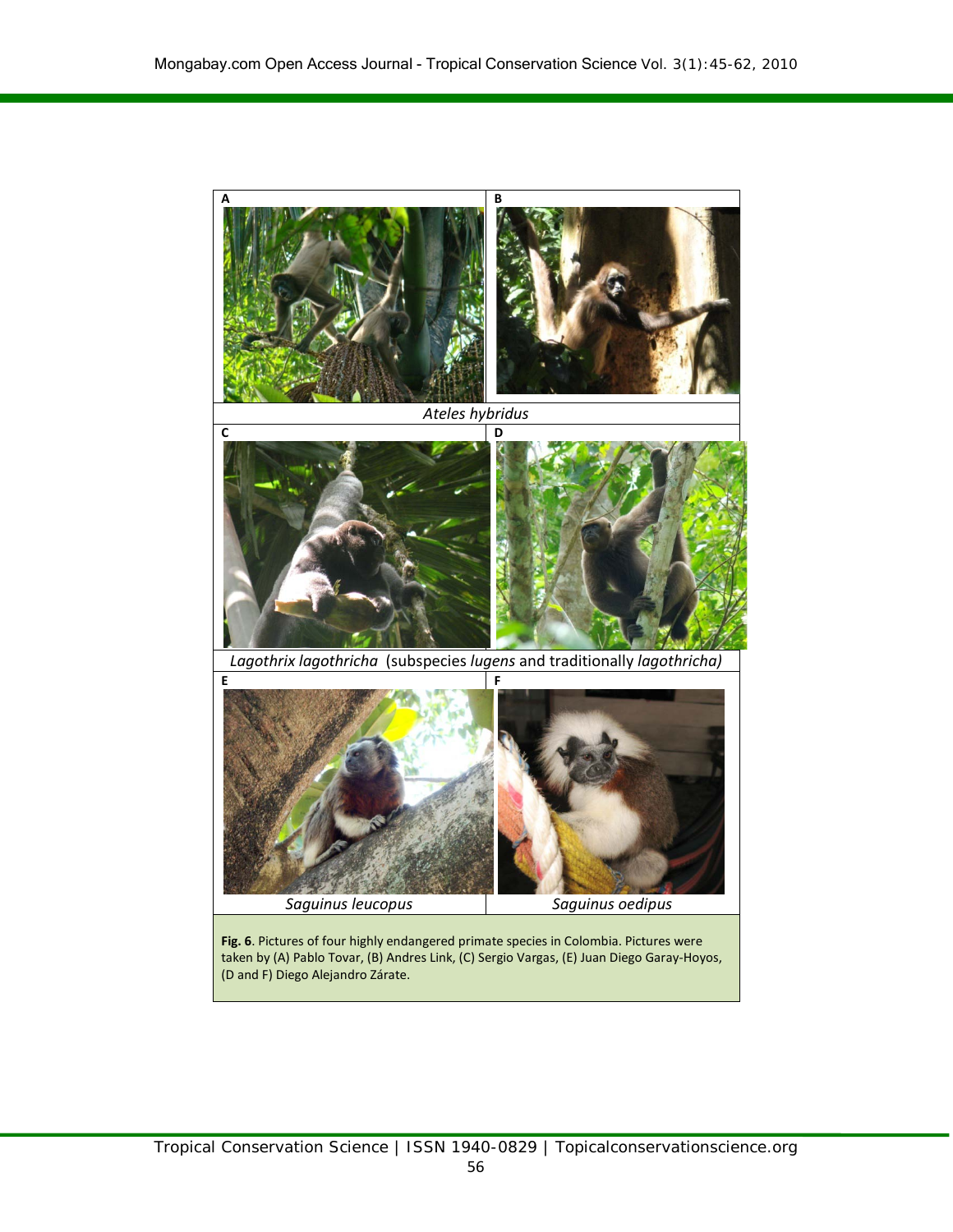Apart from forest destruction, endangered populations suffer from hunting, especially large-bodied monkeys such as *Ateles* and *Lagothrix* [20]. Hunting has an increasingly large impact on these species as it causes a large reduction in their population size. Since many legal reserves and national parks have little physical protection, primate species within them are routinely hunted by human populations. Also, the rights of various groups such as indigenous and Afro-Colombians allow free harvesting of meat animals and conflict with the conservation of primates such as *Lagothrix* and *Ateles*. Furthermore, recent studies have found that the reduction of primates by hunting affects plant diversity negatively, altering the composition of plant communities [21-23]. Our study revealed few studies on human-primate interactions and primate conservation, suggesting that the general public is not aware of the relevance or the importance of primate populations in the conservation of biodiversity. Thus, education and conservation-oriented projects are urgently needed and we believe that basic ecological research should be tightly linked with conservation campaigns, such as in the projects currently in progress for spider monkeys in the Magdalena Valley and woolly monkeys in Guaviare [24]. Finally, continuing insecurity and violence, particularly due to revolutionary armed forces, have turned some national parks into dangerous locations, and this discourages research and employment at those sites. We as scientists can make recommendations based on our best scientific knowledge, but the final outcome that will determine the persistence of these species into the future depends on the complex interaction between political decisions, social conflicts, and law enforcement [25].

# **Aknowledgments**

Part of this review was based on a previous search and we thank all the students from the Laboratorio de Ecología de Bosques Tropicales y Primatología, who kindly helped: Ana María Aldana, Juliana Agudelo, Marta Beltrán, Marcos González, Adriana Guzmán, Ana Cristina Palma, Johana Torres, and Ivonne Vargas. We dedicate this study to all the researchers who have contributed to the advance of Colombian Primatology.

# **References**

- [1] Mittermeier, R.A., Gil, P.R. and Mittermeier, C.G. 1997. Megadiversity: Earth's Biologically Wealthiest Nations. CEMEX, Mexico City, Mexico.
- [2] Romero, M., Cabrera, E. and Ortiz, N. 2008. Informe sobre el estado de la biodiversidad en Colombia 2006-2007. Instituto de Investigación de Recursos Biológicos Alexander von Humboldt. Bogotá D. C., Colombia.
- [3] Distler, T., Jorgensen, P.M., Graham, A., Davidse, G. and Jimenez, I. 2009. Determinants and prediction of broad-scale plant richness across the Western Neotropics. *Annals of the Missouri Botanical Garden* 96: 470-491.
- [4] Rylands, A.B., Mittermeier, R.A. and Rodriguez-Luna, E. 1997. Conservation of neotropical primates: Threatened species and an analysis of primate diversity by country and region. *Folia Primatologica* 68: 134-160.
- [5] Groves, C.P. 2006. The Primates. In: *Mammal Species of the World: A Taxonomic and Geographic Reference*, 3rd edition. Wilson, D. E and Reeder, D. M. (Eds), pp. 111-181. Baltimore, The Johns Hopkins University Press.
- [6] Defler, T.R. 2004. Primates of Colombia. Conservación Internacional, Bogotá. pp 550.
- [7] IUCN. 2008. *2008 IUCN Red List of Threatened Species*. International Union for Conservation of Nature and Natural Resources (IUCN), Species Survival Commission (SSC), Gland, Switzerland, and Cambridge, UK. Website: <**www.iucnredlist.org>**.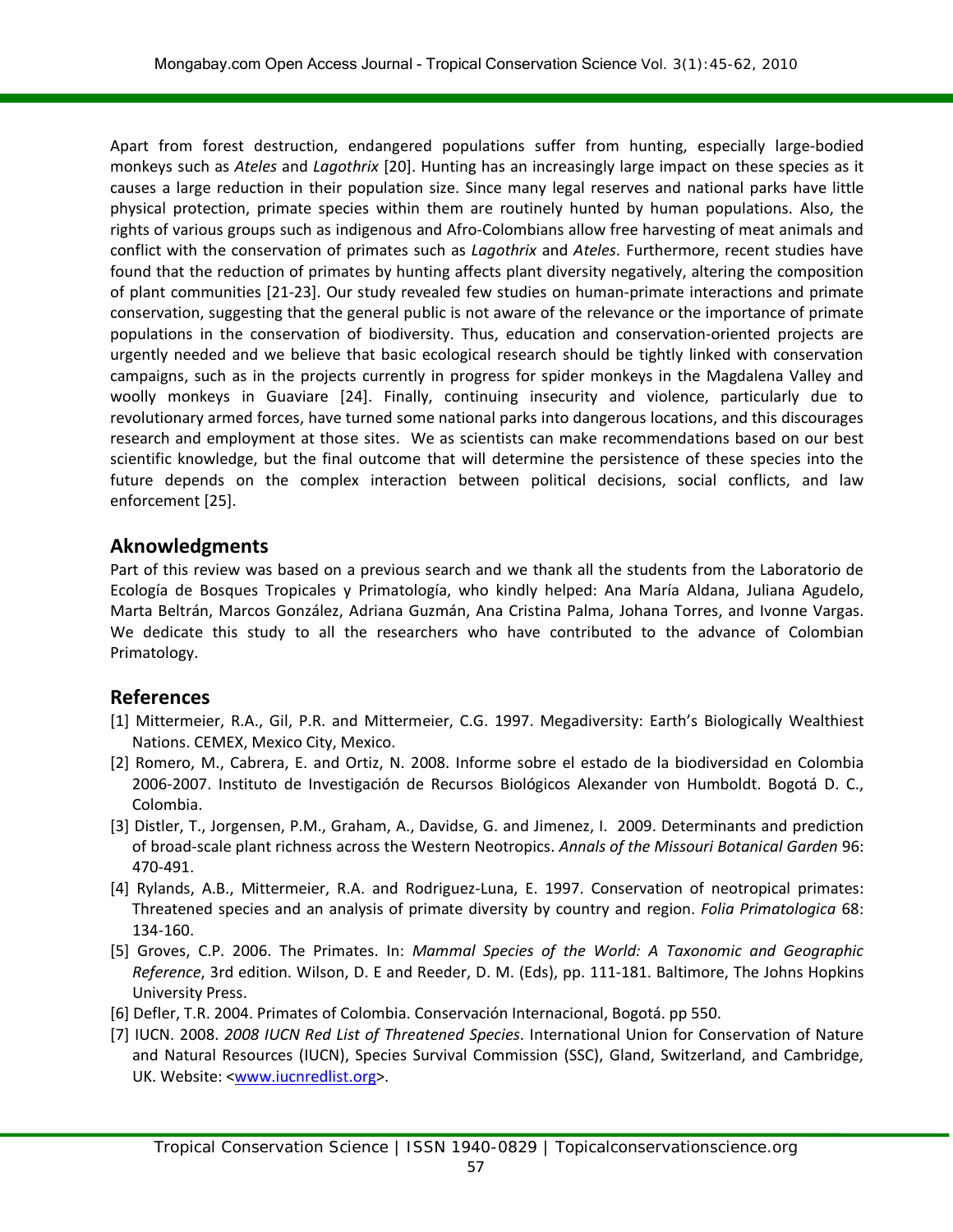- [8] Fooden, J. 1963. A revision of the woolly monkeys (Genus *Lagothrix*). *Journal of Mammalogy* 44: 213- 247.
- [9] Botero, S. 2009. Genética de poblaciones y conservación de monos churucos en Colombia. M.Sc. thesis. Departamento de Ciencias Biológicas. Universidad de Los Andes. Bogotá.
- [10] Hernandez-Camacho, J. and Cooper, R. W. 1976. The nonhuman primates of Colombia. In: *Neotropical Primates: Field studies and conservation*. Thorington, R. W. J. and Heltne, P. G. (Eds), pp. 35-69. National Academy of Sciences, Washington D.C.
- [11] Stevenson, P. R., Perez, J. and Munoz, Y. 2006. Estado del conocimiento sobre los mamíferos terrestres y voladores de Colombia. In: *Informe nacional sobre el avance en el conocimiento y la información de la biodiversidad 1998-2004. Tomo II*. Chaves, M. E. and Santamaría, M. (Eds), pp. 151-170. Instituto de Investigación de Recursos Biológicos Alexander von Humboldt, Bogotá D.C.
- [12] Solano, C. 1994. *Patrón de actividad y area de acción del mico nocturno Aotus brumbacki HERSHKOVITZ, 1993 (Primates: Cebidae), Parque Nacional Natural Tinigua, Meta, Colombia*. B.Sc. thesis, Facultad de Ciencias, Pontificia Universidad Javeriana, Bogota.
- [13] Brito, D. and Grelle, C. E. V. 2006. Estimating minimum area of suitable habitat and viable population size for the northern muriqui (*Brachyteles hypoxanthus*). *Biodiversity and Conservation* 15: 4197-4210.
- [14] Savage, A. 1997. Proyecto Titi: Conservation of the cotton-top tamarin in Colombia. *Conservationist Newsletter* 2: 10-13.
- [15] Aldana, A. M., Beltran, M., Torres-Neira, J. and Stevenson, P.R. 2008. Habitat characterization and population density of brown spider monkeys (*Ateles hybridus*) at the Magdalena Valley, Colombia. *Neotropical Primates* 15: 46-50.
- [16] Link, A., de Luna, A.G., Alfonso, F.F., Giraldo, P. and Ramirez, F.G. 2010. Initial effects of fragmentation on the density of brown spider monkeys (*Ateles hybridus*) and other primates at two lowland forests in Colombia. Submitted to *Endangered Species Research*
- [17] Defler, T. R. and Bueno, M. L. 2010. Prioridades en investigación y conservación de primates colombianos. In: *Primatologia en Colombia: Avances al Inicio del Milenio*. Pereira-Bengoa, V., Stevenson , P. R., Bueno, M. L. and Nassar-Montoya, F. (Eds), pp. 195-216. Bogota.
- [18] Miller, L., Savage, A. and Giraldo, H. 2004. Quantifying remaining forested habitat within the historic distribution of the cotton-top tamarin (*Saguinus oedipus*) in Colombia: Implications for long-term conservation. *American Journal of Primatology* 64: 451-457.
- [19] Giraldo-Gomez, J.P. 2003. Cambio en la cobertura vegetal del bosque húmedo tropical, Parque Natural Nacional Tinigua, Colombia. *Perez-Arbelaezia* 14: 9-24.
- [20] Peres, C. A. and Palacios, E. 2007. Basin-wide effects of game harvest on vertebrate population densities in Amazonian forests: Implications for animal-mediated seed dispersal. *Biotropica* 39: 304-315.
- [21] Nunez-Iturri, G. and Howe H.F. 2007. Bushmeat and the fate of trees with seeds dispersed by large primates in a lowland rain forest in western Amazonia. *Biotropica* 39: 348-354.
- [22] Nunez-Iturri, G., Olsson, O. and Howe, H.F. 2008. Hunting reduces recruitment of primate-dispersed trees in Amazonian Peru. *Biological Conservation* 141: 1536-1546.
- [23] BARRERA, V.A., Zambrano, J. and Stevenson, P.R. 2008. Primate hunting effects on diversity and seed dispersal of two canopy trees in two forests in the Colombian Amazon. *International Journal of Tropical Biology* 56: 1531-1542.
- [24] Zarate-Caicedo, D. A. 2009. Primer estudio de estrategias ecológicas de monos churucos (*Lagothrix lagotricha*) en bosques fragmentados (Guaviare, Colombia). M.Sc. Departamento de Ciencias Biológicas. Universidad de Los Andes. Bogotá.
- [25] Fjeldsa, J., Alvarez, M. D., Lazcano, J. M. and Leon, B. 2005. Illicit crops and armed conflict as constraints on biodiversity conservation in the Andes region. *Ambio* 34: 205-211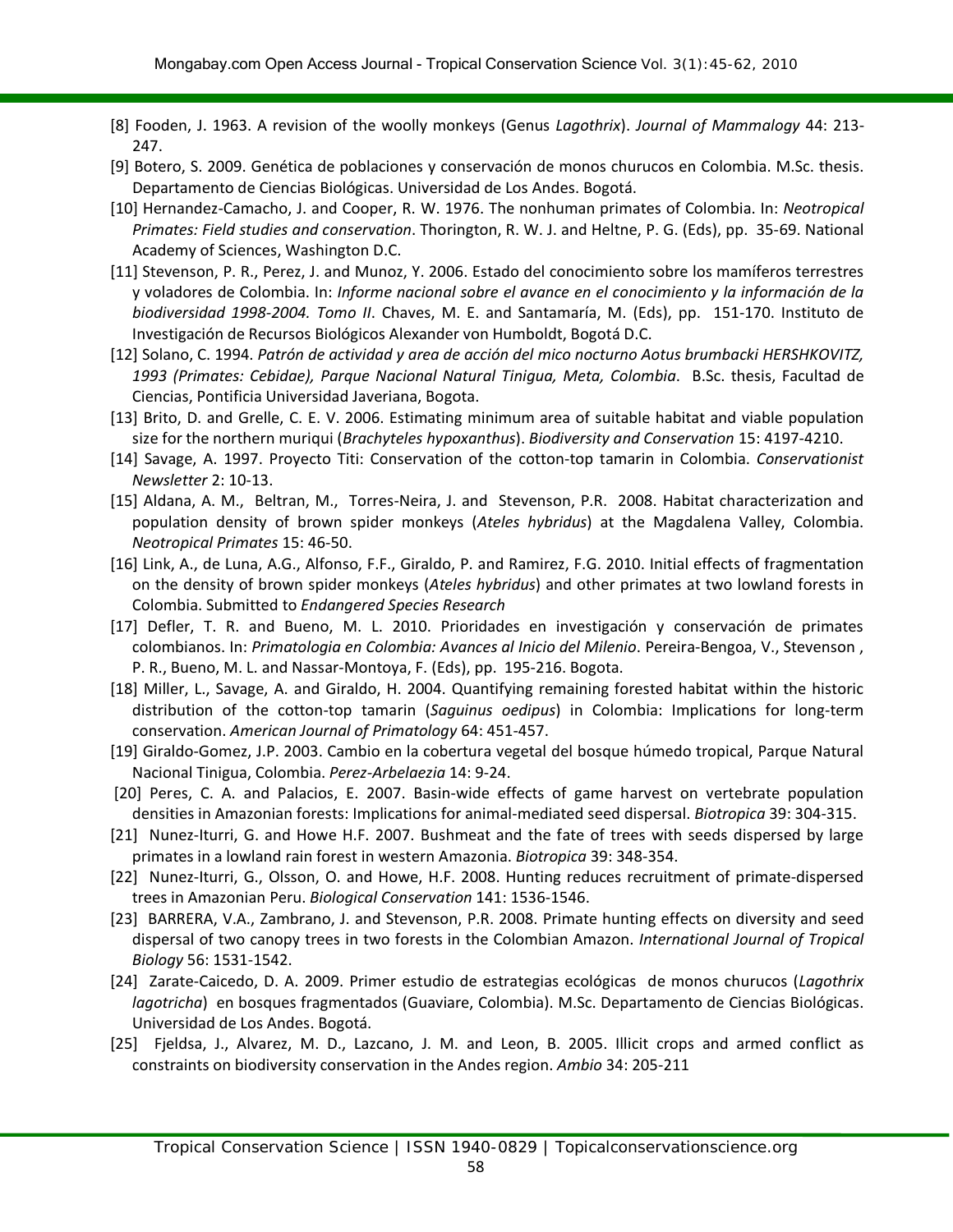**Appendix 1.** Approximated values for total geographic distribution area, distribution area in Colombia, and percentage of total distribution belonging to Colombian territory, for 25 primate species. Maps were taken from <http://www.iucnredlist.org/> (IUCN 2008) and analyzed with ImageJ 1.41 (2008).

| <b>SPECIES</b>                     | <b>TOTAL AREA (km<sup>2</sup>)</b> | <b>AREA IN</b>              | <b>PERCENTAGE OF AREA IN</b> |  |  |
|------------------------------------|------------------------------------|-----------------------------|------------------------------|--|--|
|                                    |                                    | COLOMBIA (km <sup>2</sup> ) | <b>COLOMBIA</b>              |  |  |
| Alouatta palliata                  | 346,260                            | 49,410                      | 14.3%                        |  |  |
| Alouatta seniculus <sup>1</sup>    | 3'672,610                          | 596,170                     | 16.2%                        |  |  |
| Aotus brumbacki                    | Endemic                            | 72,050                      | 100%                         |  |  |
| Aotus lemurinus <sup>2</sup>       | 336,750                            | 246,290                     | 73.1%                        |  |  |
| Aotus vociferans                   | 612,170                            | 218,720                     | 35.7%                        |  |  |
| Ateles belzebuth <sup>3</sup>      | 2'546,710                          | 217,430                     | 8.5%                         |  |  |
| Ateles geoffroyi <sup>4</sup>      | 696,040                            | 60,490                      | 8.7%                         |  |  |
| Ateles hybridus                    | 102,740                            | 75,320                      | 73.3%                        |  |  |
| Cacajao melanocephalus             | 303,170                            | 106,530                     | 35.1%                        |  |  |
| Callicebus cupreus <sup>5</sup>    | 154,620                            | 17,090                      | 11.1%                        |  |  |
| Callicebus torquatus <sup>6</sup>  | 995,390                            | 254,430                     | 25.6%                        |  |  |
| Callimico goeldii                  | 320,660                            | 50,960                      | 15.9%                        |  |  |
| Callithrix pygmaea                 | 1'029,100                          | 97,200                      | 9.4%                         |  |  |
| Cebus albifrons                    | 2'247,760                          | 114,240                     | 5.1%                         |  |  |
| Cabus apella <sup>7</sup>          | 5'895,900                          | 376,080                     | 6.4%                         |  |  |
| Cebus capucinus                    | 296,960                            | 94,240                      | 31.7%                        |  |  |
| Lagothrix lagothricha <sup>8</sup> | 1'743,140                          | 369,200                     | 21.2%                        |  |  |
| Pithecia monachus                  | 428,930                            | 71,840                      | 16.7%                        |  |  |
| Saguinus fuscicollis               | 1'080,220                          | 79,480                      | 7.4%                         |  |  |
| Saguinus geoffroyi                 | 46,260                             | 26,360                      | 57.0%                        |  |  |
| Saguinus inustus                   | 233,320                            | 112,470                     | 48.2%                        |  |  |
| Saguinus leucopus                  | Endemic                            | 35,550                      | 100%                         |  |  |
| Saguinus nigricollis               | 132,740                            | 65,250                      | 49.2%                        |  |  |
| Saguinus oedipus                   | Endemic                            | 24,590                      | 100%                         |  |  |
| Saimiri sciureus                   | 2'694,930                          | 328,990                     | 12.2%                        |  |  |

1 *Alouatta seniculus*. Includes distributions of *A. discolor*, *A. macconnelli*, *A. puruensis* and *A. sara <sup>2</sup>*

*Aotus lemurinus.* Includes distributions of *A. lemurinus*, *A. griseimembra* and *A. zonalis <sup>3</sup>*

*Ateles belzebuth.* Includes distributions of *A. b. belzebuth, A. b. chamek and A. b. marginatus <sup>4</sup>*

*Ateles geoffroyi.* Includes distributions of *A. geoffroyi and A. fusciceps <sup>5</sup>*

*Callicebus cupreus.* Includes distributions of *C. c. ornatus and C. c. discolor <sup>6</sup>*

*Callicebus torquatus.* Includes distributions of *C. torquatus, C. regulus, C. purinus, C. medemi, C. lugens and C. lucifer <sup>7</sup>*

*Cebus apella.* Includes distributions of *C. apella, C. macrocephalus and C. libidinosus and C. nigritus <sup>8</sup>*

*Lagothrix lagothricha.* Includes distributions of *L. l. lagothricha, L.l. lugens, L. l. cana and L. l. poepiggi*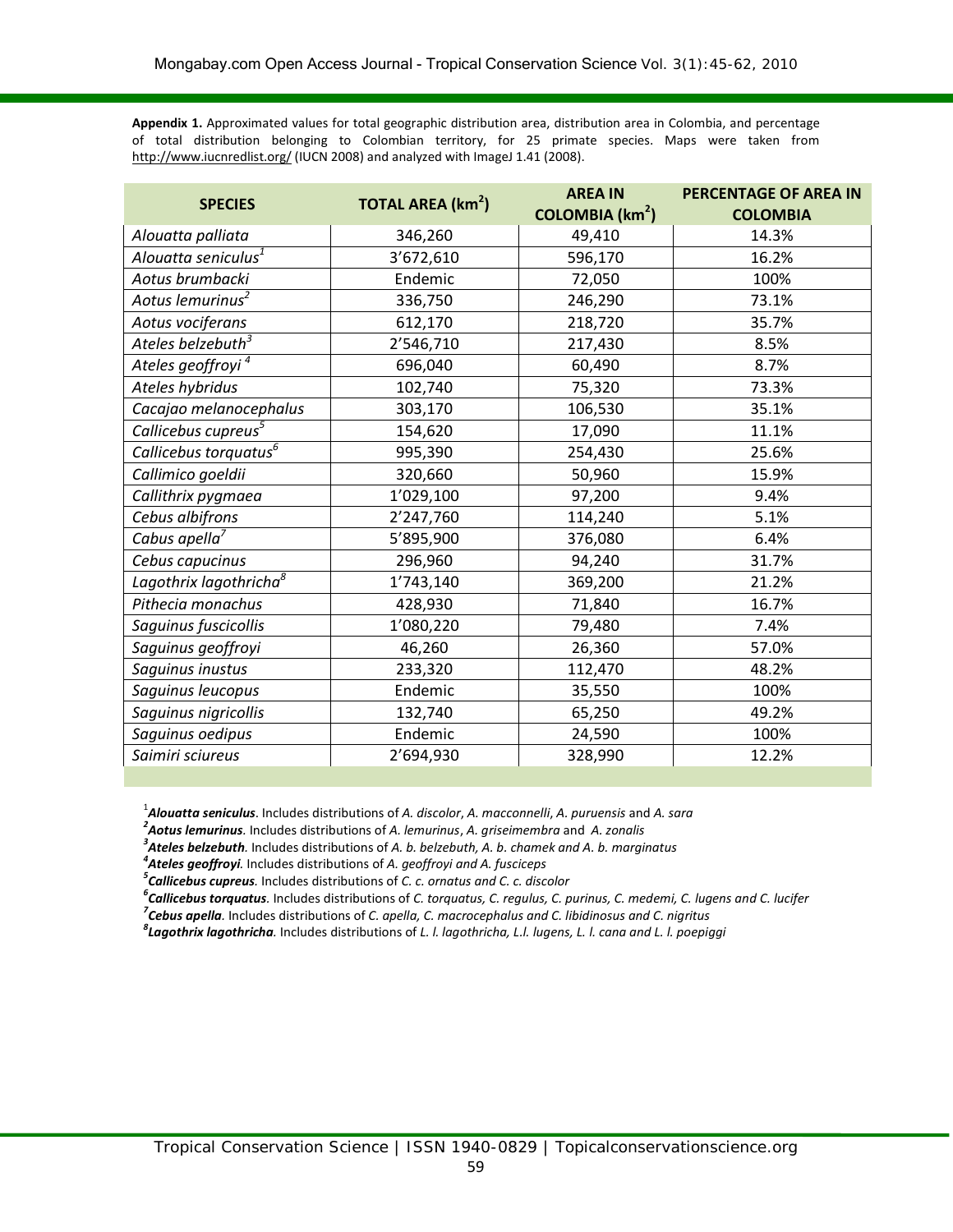**Appendix 2.** Published study-records in different topics for the primate species found in Colombia. Numbers in parenthesis represent the number of records in other countries.

| <b>Species</b>         | <b>Anatomy and</b><br>physiology | <b>Behavior and</b><br>social<br>organization | <b>Conservation</b><br><b>Ecology and</b><br>and monkey-<br>natural<br>human<br>history<br><b>interactions</b> |                         | <b>Evolution and</b><br>systematics | Geographic<br>distribution | Parasitology<br>and veterinary |  |
|------------------------|----------------------------------|-----------------------------------------------|----------------------------------------------------------------------------------------------------------------|-------------------------|-------------------------------------|----------------------------|--------------------------------|--|
| Alouatta palliata      | 1(26)                            | 1(89)                                         | 5(18)                                                                                                          | 4(124)<br>2(9)<br>3(10) |                                     |                            | 0(7)                           |  |
| Alouatta seniculus     | 1(14)                            | 17 (37)                                       | 5(12)                                                                                                          | 37 (76)                 | 5(21)                               | 3(12)                      | 0(4)                           |  |
| Aotus brumbacki        | 1(0)                             | 1(0)                                          | 4(1)                                                                                                           | 2(1)                    | 3(8)                                | 1(0)                       | 0(0)                           |  |
| Aotus lemurinus        | 1(5)                             | 1(12)                                         | 5(1)                                                                                                           | 4(5)                    | 3(11)                               | 2(1)                       | 7(24)                          |  |
| Aotus vociferans       | 1(2)                             | 3(4)                                          | 4(2)                                                                                                           | 3(15)                   | 7(8)                                | 2(1)                       | 0(18)                          |  |
| Ateles belzebuth       | 1(4)                             | 8(14)                                         | 6(4)                                                                                                           | 23(45)                  | 2(10)                               | 3(5)                       | 0(2)                           |  |
| Ateles geoffroyi       | 1(34)                            | 1(59)                                         | 4(9)                                                                                                           | 2(52)                   | 2(17)                               | 2(9)                       | 0(3)                           |  |
| Ateles hybridus        | 1(1)                             | 1(0)                                          | 6(2)                                                                                                           | 3(1)                    | 1(6)                                | 2(3)                       | 0(1)                           |  |
| Cacajao melanocephalus | 1(2)                             | 2(2)                                          | 4(0)                                                                                                           | 6(11)                   | 1(9)                                | 2(7)                       | 0(0)                           |  |
| Callicebus cupreus     | 1(3)                             | 11 (20)                                       | 5(1)                                                                                                           | 6(14)                   | 2(8)                                | 3(3)                       | 0(0)                           |  |
| Callicebus torquatus   | 1(3)                             | 2(5)                                          | 4(1)                                                                                                           | 6(21)                   | 2(9)                                | 3(5)                       | 0(1)                           |  |
| Callimico goeldii      | 1(41)                            | 1(32)                                         | 3(4)                                                                                                           | 2(33)                   | 1(27)                               | 3(4)                       | 0(7)                           |  |
| Callithrix pygmaea     | 1(15)                            | 4(32)                                         | 4(3)                                                                                                           | 3(32)                   | 1(21)                               | 2(5)                       | 0(2)                           |  |
| Cebus albifrons        | 1(5)                             | 5(8)                                          | 5(4)                                                                                                           | 4(16)                   | 4(11)                               | 3(5)                       | 1(0)                           |  |
| Cebus apella           | 1(24)                            | 26 (161)                                      | 8(13)                                                                                                          | 14 (71)                 | 3(10)                               | 3(12)                      | 0(8)                           |  |
| Cebus capucinus        | 1(6)                             | 1(83)                                         | 4(3)                                                                                                           | 2(51)                   | 1(8)                                | 3(4)                       | 0(1)                           |  |
| Lagothrix lagothricha  | 1(16)                            | 20(18)                                        | 7(4)                                                                                                           | 41 (36)                 | 6(22)                               | 3(4)                       | 0(16)                          |  |
| Pithecia monachus      | 1(2)                             | 2(1)                                          | 5(1)                                                                                                           | 3(15)                   | 1(3)                                | 2(2)                       | 0(0)                           |  |
| Saguinus fuscicollis   | 1(60)                            | 2(82)                                         | 5(3)                                                                                                           | 2(74)                   | 1(18)                               | 2(6)                       | 0(9)                           |  |
| Saguinus geoffroyi     | 1(6)                             | 1(10)                                         | 4(4)                                                                                                           | 2(14)                   | 1(7)                                | 2(1)                       | 0(3)                           |  |
| Saguinus inustus       | 1(2)                             | 1(3)                                          | 4(0)                                                                                                           | 5(5)                    | 1(3)<br>2(1)                        |                            | 0(0)                           |  |
| Saguinus leucopus      | 1(1)                             | 1(0)                                          | 6(2)                                                                                                           | 4(1)                    | 1(3)                                | 3(1)                       | 0(0)                           |  |
| Saguinus nigricollis   | 1(5)                             | 2(2)                                          | 5(2)                                                                                                           | 3(12)                   | 1(3)                                | 2(5)                       | 0(1)                           |  |
| Saguinus oedipus       | 2(69)                            | 2(131)                                        | 14 (14)                                                                                                        | 8(27)                   | 1(31)                               | 2(1)                       | 0(63)                          |  |
| Saimiri sciureus       | 1(27)                            | 6(65)                                         | 5(8)                                                                                                           | 11 (35)                 | 5(8)                                | 2(6)                       | 0(14)                          |  |
| <b>TOTAL</b>           | 26 (373)                         | 122 (870)                                     | 131 (116)                                                                                                      | 200 (787)               | 58 (291)                            | 60 (113)                   | 8 (185)                        |  |
| % in Colombia          | 6.5                              | 12.3                                          | 53.0                                                                                                           | 20.3                    | 16.6                                | 34.7                       | 4.1                            |  |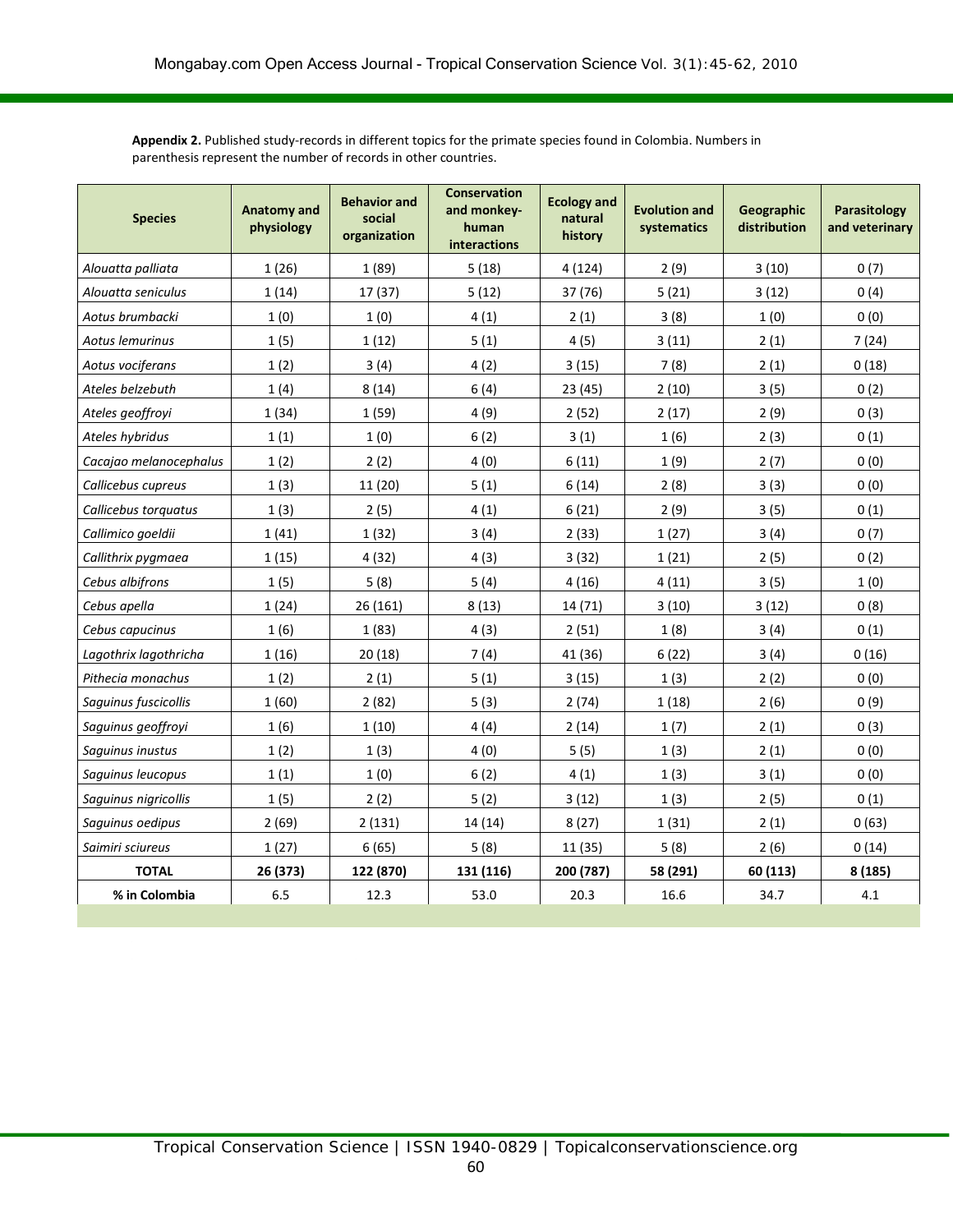**Appendix 3.** Conservation status history for 31 primate species occurring in Colombia, according to data taken from IUCN Red List of Endangered Species (IUCN 2008). Taxonomic notes for this classification are available in each species report at http://www.iucnredlist.org.

| <b>SPECIES</b>                      |                    | <b>CONSERVATION STATUS HISTORY</b> |                          |                          |                          |                          |                                   |                          |                          |                          |                        |  |
|-------------------------------------|--------------------|------------------------------------|--------------------------|--------------------------|--------------------------|--------------------------|-----------------------------------|--------------------------|--------------------------|--------------------------|------------------------|--|
|                                     |                    | $1982^{1}$                         | $1986^2$                 | 1988 <sup>2</sup>        | 1990 <sup>3</sup>        | $1994^4$                 | $1995^{5*}$                       | 1996 <sup>6</sup>        | 2000 <sup>7</sup>        | $2003^3$                 | 2008 <sup>3</sup>      |  |
| Alouatta palliata                   |                    | $\overline{\phantom{a}}$           | $\overline{\phantom{a}}$ | $\overline{\phantom{a}}$ | $\overline{\phantom{a}}$ | $\overline{\phantom{a}}$ | <b>LR</b>                         | LC                       | LC                       | LC                       | LC                     |  |
| Alouatta seniculus                  |                    | $\overline{\phantom{a}}$           | $\overline{\phantom{a}}$ | $\overline{\phantom{a}}$ | $\overline{\phantom{a}}$ | $\overline{\phantom{a}}$ | LR                                | LC                       | $\blacksquare$           | LC                       | LC                     |  |
| Aotus brumbacki                     |                    | $\overline{\phantom{a}}$           | $\overline{\phantom{a}}$ | $\overline{\phantom{a}}$ | $\overline{\phantom{a}}$ | VU                       | VU                                | VU                       | VU                       | $\blacksquare$           | VU A <sub>2c</sub>     |  |
| Aotus                               | А.<br>griseimembra |                                    |                          |                          |                          | VU                       | ΕN                                | EN                       | EN                       | $\overline{\phantom{a}}$ | VU A <sub>2c</sub>     |  |
| <b>lemurinus</b>                    | A. lemurinus       |                                    |                          |                          |                          | $\overline{\phantom{a}}$ | VU                                | VU                       | VU                       |                          | VU A <sub>2c</sub>     |  |
|                                     | A. zonalis         | $\overline{\phantom{a}}$           | $\overline{\phantom{a}}$ | $\overline{\phantom{a}}$ | $\overline{\phantom{a}}$ | $\overline{\phantom{a}}$ | $\blacksquare$                    | $\overline{\phantom{a}}$ | DD                       | $\overline{\phantom{a}}$ | <b>DD</b>              |  |
| Aotus vociferans                    |                    | $\overline{\phantom{a}}$           | $\blacksquare$           | $\overline{\phantom{a}}$ | $\overline{\phantom{a}}$ | $\overline{\phantom{a}}$ | LR                                | LC                       | $\blacksquare$           | LC                       | LC                     |  |
| Ateles belzebuth                    |                    | VU                                 | VU                       | VU                       | VU                       | VU                       | EN                                | VU                       | VU                       | VU                       | EN A2cd                |  |
| Ateles<br>geffroyi                  | A. fusciceps       | $\overline{\phantom{a}}$           | $\overline{\phantom{a}}$ | $\overline{\phantom{a}}$ | $\overline{\phantom{a}}$ | $\overline{\phantom{a}}$ | VU                                | $\overline{\phantom{a}}$ | $\blacksquare$           | $\sim$                   | CR A2cd                |  |
| Ateles hybridus                     |                    | $\overline{\phantom{a}}$           | $\overline{\phantom{a}}$ | $\overline{\phantom{a}}$ | $\overline{\phantom{a}}$ | $\overline{\phantom{a}}$ | EN                                | $\overline{\phantom{0}}$ | EN                       | <b>CR</b>                | CR A2cd+3cd            |  |
| Cacajao melanocephalus              |                    | VU                                 | VU                       | VU                       | VU                       | EN                       | <b>LR</b>                         | LC                       | LC                       | LC                       | LC                     |  |
|                                     | C. discolor        |                                    |                          |                          |                          |                          | LR.                               | LC                       | $\overline{\phantom{a}}$ | LC                       | LC                     |  |
| Callicebus<br>cupreus               | C. ornatus         | $\sim$                             | $\overline{\phantom{a}}$ | $\sim$                   | $\overline{a}$           | VU                       | VU                                | VU                       | VU                       | VU                       | VU<br>A2c;B1ab(ii,iii) |  |
|                                     | C. lucifer         |                                    |                          |                          |                          | VU                       | LR                                | LC                       | LC                       | LC                       | LC                     |  |
| Callicebus<br>torquatus             | C. lugens          |                                    |                          |                          |                          | $\overline{\phantom{a}}$ | LR.                               | LC                       | $\overline{\phantom{a}}$ | LC                       | LC                     |  |
|                                     | C. medemi          | ÷,                                 | ÷,                       | $\overline{\phantom{a}}$ | $\overline{a}$           | $\overline{\phantom{a}}$ | VU                                | VU                       | VU                       | LC                       | VU A2cd                |  |
| Callimico goeldii                   |                    | Rare                               | Rare                     | Rare                     | Rare                     | Rare                     | VU                                | VU                       | VU                       | <b>NT</b>                | VU A3c                 |  |
| Cebuella pygmaea                    |                    | $\overline{a}$                     | $\overline{\phantom{m}}$ | $\overline{\phantom{a}}$ | $\overline{\phantom{a}}$ | $\overline{\phantom{a}}$ | <b>LR</b>                         | LC                       | $\overline{\phantom{a}}$ | LC                       | LC                     |  |
| Cebus albifrons                     |                    | $\overline{\phantom{a}}$           | ÷,                       | $\overline{\phantom{a}}$ | $\overline{\phantom{a}}$ | $\overline{\phantom{a}}$ | <b>LR</b>                         | L,                       | LC                       | LC                       | LC                     |  |
| C.<br>Cebus apella<br>macrocephalus |                    | $\overline{\phantom{a}}$           | $\overline{\phantom{a}}$ | $\overline{\phantom{a}}$ | $\Box$                   | $\overline{\phantom{a}}$ | ${\sf LR}$                        | $\overline{\phantom{a}}$ | $\blacksquare$           | $\mathsf{LC}$            | ${\sf LC}$             |  |
| Cebus capucinus                     |                    | $\Box$                             | $\Box$                   | $\blacksquare$           | $\overline{\phantom{a}}$ | $\blacksquare$           | LR                                | $\overline{\phantom{a}}$ | LC                       | $\mathsf{LC}$            | LC                     |  |
| Lagothrix                           | L. lagothricha     | VU                                 | VU                       | VU                       | VU                       | VU                       | LR                                | $\mathsf{LC}$            | LC                       | $\omega_{\rm c}$         | VU A3cd                |  |
| lagothricha                         | L. lugens          | $\overline{a}$                     | $\blacksquare$           | $\overline{\phantom{a}}$ |                          | EN                       | ${\sf CR}$                        | ${\sf CR}$               | VU                       | VU                       | CR A3cd                |  |
| Pithecia monachus                   |                    | $\Box$                             | $\overline{\phantom{a}}$ | $\overline{\phantom{a}}$ | $\overline{\phantom{a}}$ | $\blacksquare$           | LR                                | LC                       | $\mathsf{LC}$            | LC                       | $\mathsf{LC}$          |  |
| Saguinus fuscicollis                |                    | $\overline{\phantom{a}}$           | $\Box$                   | $\blacksquare$           | $\Box$                   | $\overline{\phantom{a}}$ | LR                                | $\blacksquare$           | LC                       | $\mathsf{LC}$            | LC                     |  |
| Saguinus geoffroyi                  |                    | $\overline{\phantom{a}}$           | ä,                       | $\sim$                   | ÷,                       | $\overline{\phantom{a}}$ | $\ensuremath{\mathsf{LR}}\xspace$ | LC                       | $\blacksquare$           | $\mathsf{LC}$            | LC                     |  |